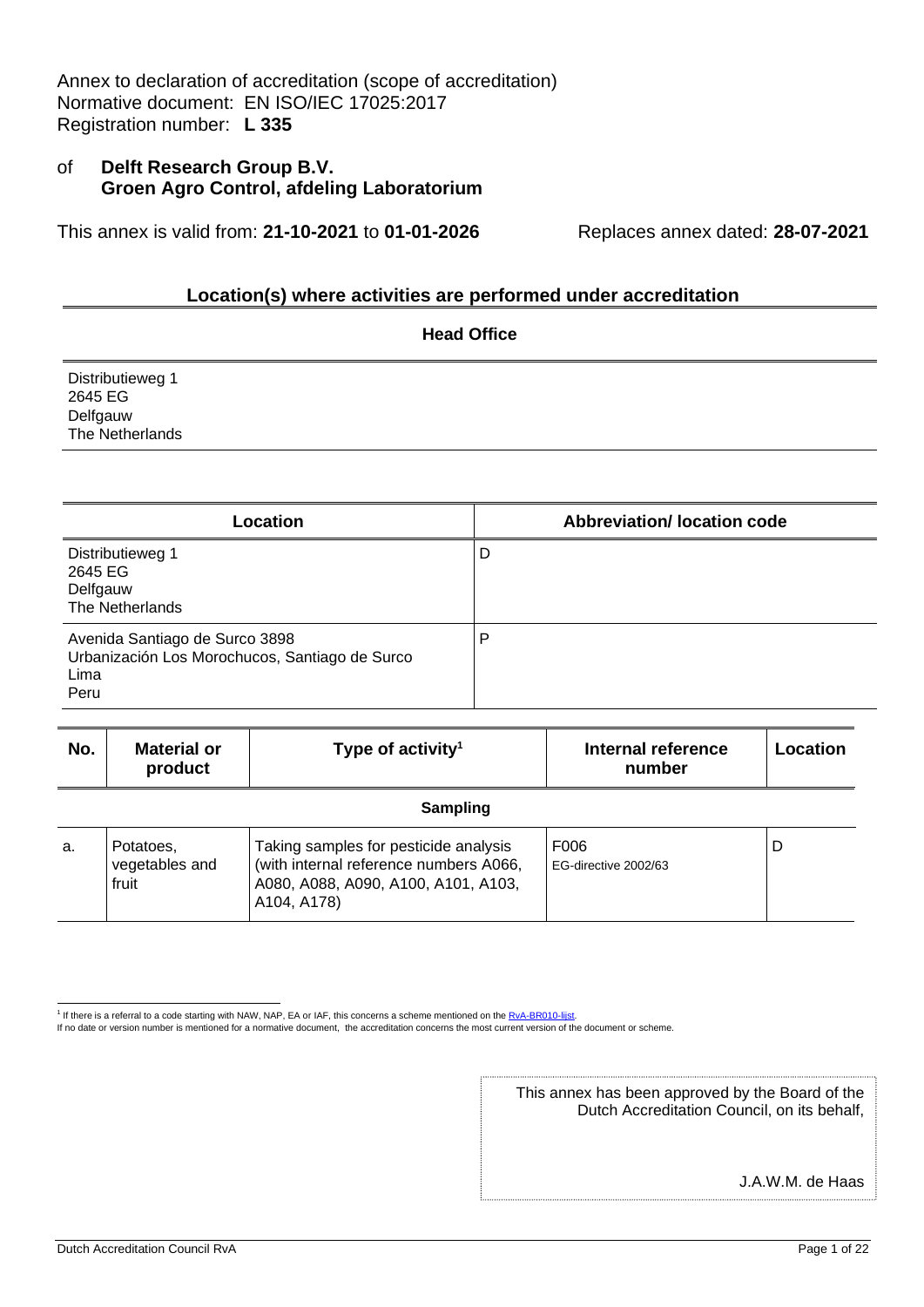# of **Delft Research Group B.V. Groen Agro Control, afdeling Laboratorium**

This annex is valid from: **21-10-2021** to **01-01-2026** Replaces annex dated: **28-07-2021**

| No. | <b>Material or</b><br>product                                                                                         | Type of activity <sup>1</sup>                                                                                                                              | <b>Internal reference</b><br>number                                                                                            | Location |
|-----|-----------------------------------------------------------------------------------------------------------------------|------------------------------------------------------------------------------------------------------------------------------------------------------------|--------------------------------------------------------------------------------------------------------------------------------|----------|
| b.  |                                                                                                                       | Taking samples for microbiological<br>analysis (with internal reference numbers<br>A507, A508, A509, A510, A511, A513,<br>A514, A515, A525, A526, A527)    | F006<br>in house method                                                                                                        | D        |
| C.  | Water (potable<br>water, water from<br>springs/ground<br>water, surface<br>water, proces<br>water and waste<br>water) | Taking samples for microbiological<br>analysis (with internal reference numbers<br>A528, A529, A530)                                                       | F006<br><b>NEN-EN-ISO 19458</b>                                                                                                | D        |
| d.  |                                                                                                                       | Taking samples for Legionella analysis<br>(the associated test is carried out structurally by<br>another accredited body)                                  | F006<br><b>NEN-EN-ISO 11731</b><br><b>NEN-EN-ISO 19458</b>                                                                     | D        |
| е.  | Soil                                                                                                                  | Sampling for the purpose of inorganic<br>tests with intern reference numbers<br>A065, A142, A143 and A147; stratified<br>random sampling and zigzag method | SPV F006<br>'Uitvoeringsregeling meststoffenwet<br>(URM)'<br>Appendix L section 1 en 2 (belonging<br>to articles 27b and 103a) | D        |

#### **Inorganic analysis (wet chemical)**

| 1 | <b>Water: Primary</b><br>water and feed                                    | Determination of the pH; potentiometric                                                               | A034<br>in house method          | D |
|---|----------------------------------------------------------------------------|-------------------------------------------------------------------------------------------------------|----------------------------------|---|
| 2 | water                                                                      | Determination of the electrical<br>conductivity; conductometry                                        | A034<br>in house method          | D |
| 3 |                                                                            | Determination of the consumption of acid<br>to pH 5.50; titrimetrically                               | A034<br>in house method          | D |
| 4 |                                                                            | Determination of the content of<br>ammonium, chloride and nitrate;<br>continuous flow analysis system | A038<br>in house method          | D |
| 5 | Potting soil, peat<br>and grinded<br>coconut fiber<br>$(1:1,5$ extraction) | Determination of the pH; potentiometric                                                               | A012 and A034<br>in house method | D |
| 6 |                                                                            | Determination of the electrical<br>conductivity; conductometry                                        | A012 and A034<br>in house method | D |
| 7 |                                                                            | Determination of the consumption of acid<br>to pH 5.50; titrimetrically                               | A012 and A034<br>in house method | D |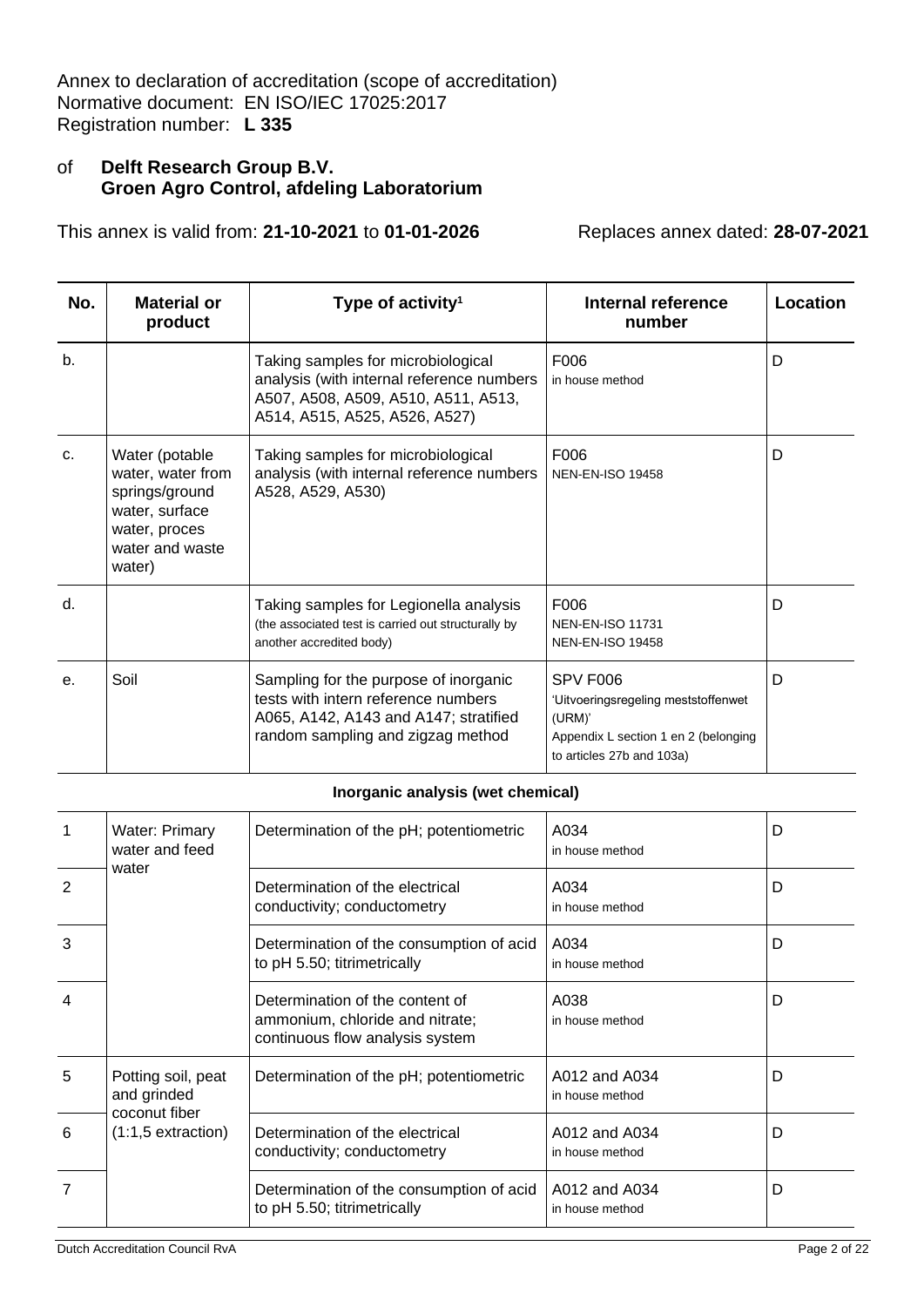# of **Delft Research Group B.V. Groen Agro Control, afdeling Laboratorium**

| No.              | <b>Material or</b><br>product                                              | Type of activity <sup>1</sup>                                                                                                | <b>Internal reference</b><br>number                                                                                         | <b>Location</b> |
|------------------|----------------------------------------------------------------------------|------------------------------------------------------------------------------------------------------------------------------|-----------------------------------------------------------------------------------------------------------------------------|-----------------|
| 8                | Potting soil, peat<br>and grinded<br>coconut fiber<br>$(1:1,5$ extraction) | Determination of the content of<br>ammonium, chloride and nitrate;<br>continuous flow analysis system                        | A012 and A038<br>in house method                                                                                            | D               |
| $\boldsymbol{9}$ | Ground (1:2<br>extraction)                                                 | Determination of the pH; potentiometric                                                                                      | A013 and A034<br>in house method                                                                                            | D               |
| 10               |                                                                            | Determination of the electrical<br>conductivity; conductometry                                                               | A013 and A034<br>in house method                                                                                            | D               |
| 11               |                                                                            | Determination of the consumption of acid<br>to pH 5.50; titrimetrically                                                      | A013 and A034<br>in house method                                                                                            | D               |
| 12               |                                                                            | Determination of the content of<br>ammonium, chloride and nitrate;<br>continuous flow analysis system                        | A013 and A038<br>in house method                                                                                            | D               |
| 13               | Soil                                                                       | Determination of the content of total<br>nitrogen; Dumas                                                                     | A065<br>ISO 13878                                                                                                           | D               |
| 14               |                                                                            | Determination of the content of<br>ammonium lactate-acetic acid buffer<br>extractable phosphate (P-AL);<br>spectrophotometry | A142 and A147<br>preprocessing NEN-EN 16179<br>extraction NEN 5793<br>analyses extract NEN-EN-ISO 6878                      | D               |
| 15               |                                                                            | Determination of the content of water<br>extractable phosphate (Pw);<br>spectrophotometry                                    | A143 and A147<br>in house method (preprocessing and<br>extraction NEN 5704)<br>(analyses extract NEN-EN-ISO 6878)           | D               |
| 16               |                                                                            | Determination of the content of 0.01M<br>calcium chloride extractable phosphate<br>(P-CaCl <sub>2</sub> ); spectrophotometry | A147 and A151<br>in house method<br>(preprocessing NEN-EN 16179<br>extraction NEN 5704<br>analyses extract NEN-EN-ISO 6878) | D               |
| 17               | Compost                                                                    | Determination of the content of total<br>nitrogen; Dumas                                                                     | A065<br><b>NEN-EN 16168</b>                                                                                                 | D               |
| 18               | Potatoes,<br>vegetables and<br>fruit                                       | Determination of the nitrate content after<br>freezing and cold water extraction;<br>spectrophotometric flow analysis        | A081 and A038<br>in house method (preprocessing<br>NEN-EN 12014-7)                                                          | D               |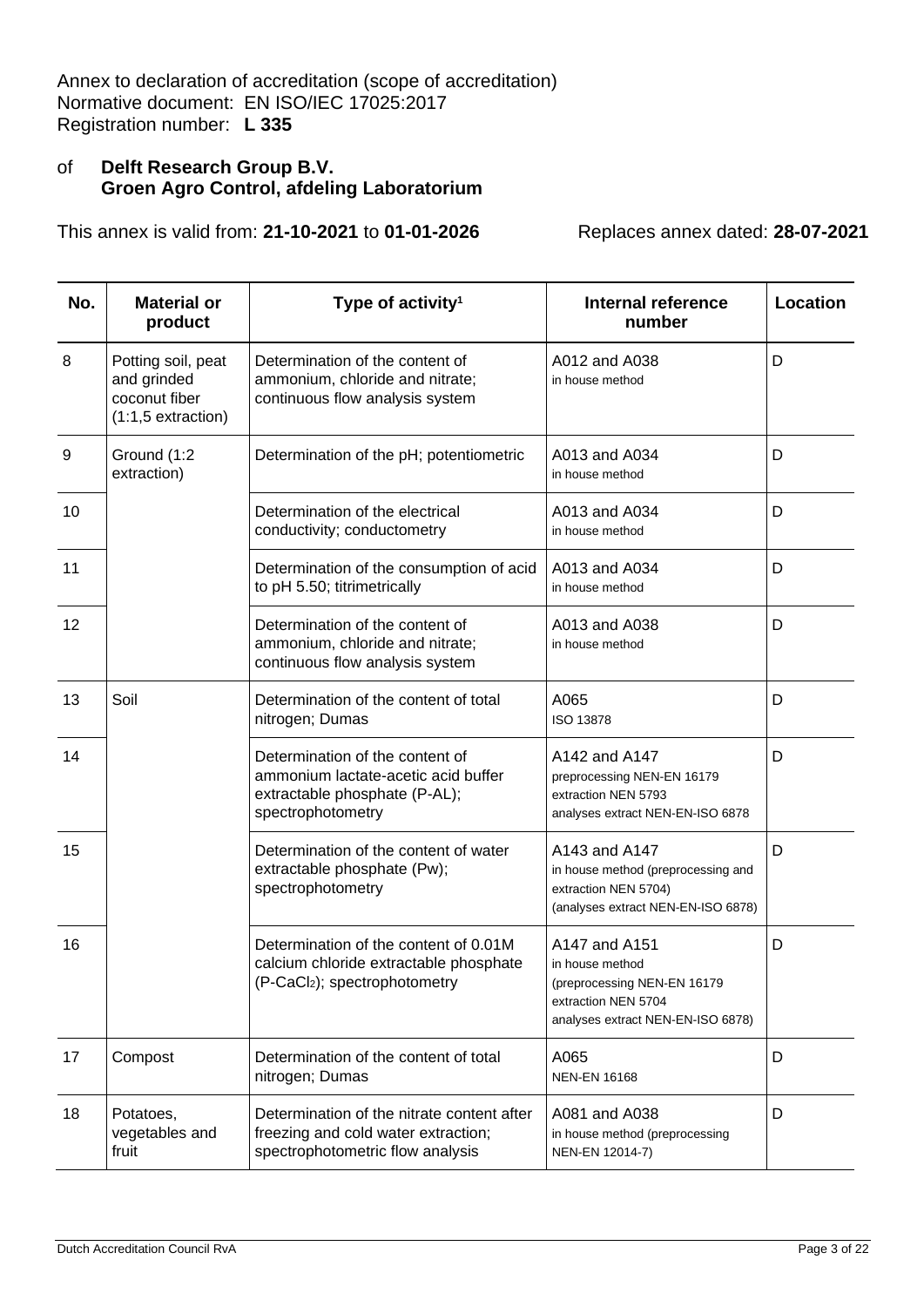#### of **Delft Research Group B.V. Groen Agro Control, afdeling Laboratorium**

This annex is valid from: **21-10-2021** to **01-01-2026** Replaces annex dated: **28-07-2021**

| No. | Material or<br>product               | Type of activity <sup>1</sup>                                                                                                           | Internal reference<br>number                                       | Location |
|-----|--------------------------------------|-----------------------------------------------------------------------------------------------------------------------------------------|--------------------------------------------------------------------|----------|
| 19  | Lettuce                              | Determination of the content of total<br>inorganic bromide; High Performance<br>Anion Exchange chromatography,<br>conductivity detector | A039<br>in house method                                            | D        |
| 20  | Potatoes,<br>vegetables and<br>fruit | Determination of the nitrate content after<br>hot water extraction; spectrophotometric<br>flow analysis                                 | A089 and A038<br>in house method (preprocessing<br>NEN-EN 12014-2) | D        |
| 21  | Soil                                 | Determination of the content of dry<br>matter; gravimetry                                                                               | A084<br><b>NEN 6499</b><br><b>NEN-EN 15934</b>                     | D        |
| 22  | Soil                                 | Determination of the content of organic<br>matter; loss on ignition                                                                     | A084<br><b>NEN 6499</b><br><b>NEN-EN 15935</b>                     | D        |

#### **Inorganic analyses (metal analyses)**

| 23 | <b>Water: Primary</b><br>water and feed<br>water     | Determination of the content of elements;<br><b>ICP-OES</b><br>calcium, magnesium, potassium, sodium, iron,<br>manganese, zinc, copper, boron, molybdenum,<br>silicon, phosphorus and sulfur | A094<br>in house method                                                                        | D |
|----|------------------------------------------------------|----------------------------------------------------------------------------------------------------------------------------------------------------------------------------------------------|------------------------------------------------------------------------------------------------|---|
| 24 | <b>Water: Primary</b><br>water and feed<br>water     | Determination of the content of elements:<br>ICP-MS<br>calcium, magnesium, potassium, sodium, iron,<br>manganese, zinc, copper, boron, molybdenum,<br>silicon, phosphorus and sulfur         | A141<br>in house method                                                                        | D |
| 25 | Drinking water,<br>ground water and<br>surface water | Determination of the content of elements;<br><b>ICP-MS</b><br>aluminium, arsenic, barium, cadmium, chromium,<br>cobalt, copper, mercury, lead, nickel, tin, silver en<br>zinc                | A095<br>NEN-EN-ISO 17294-2                                                                     | D |
| 26 | Food                                                 | Determination of the content of elements;<br><b>ICP-MS</b><br>Aluminum, arsenic, barium, cadmium, cobalt,<br>chromium, copper, mercury, nickel, lead, tin, silver<br>and zinc                | A068 and A095<br>in house method<br>(digenstion NEN-EN 13805)<br>(analysis NEN-EN-ISO 17294-2) | D |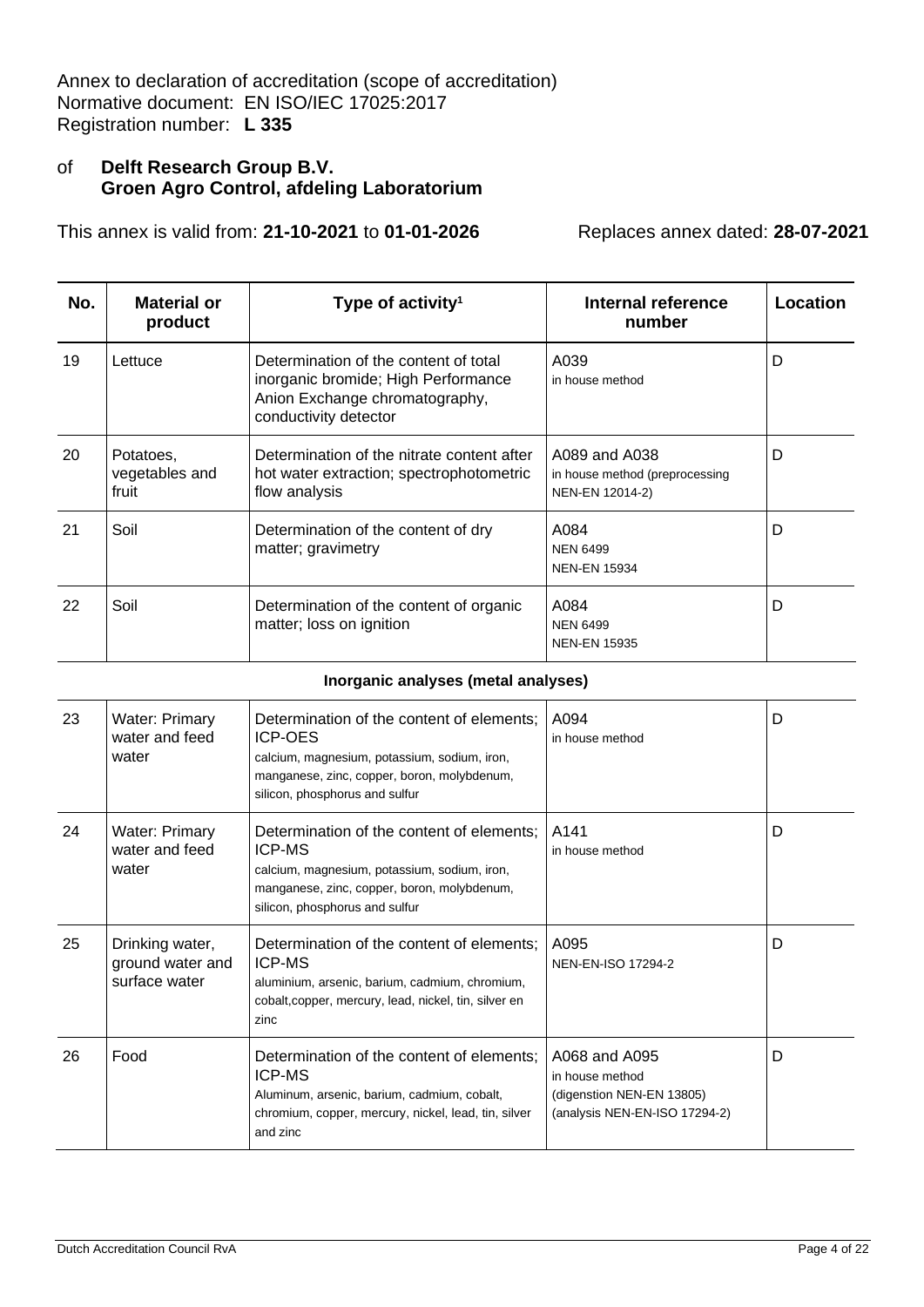# of **Delft Research Group B.V. Groen Agro Control, afdeling Laboratorium**

This annex is valid from: **21-10-2021** to **01-01-2026** Replaces annex dated: **28-07-2021**

| No. | <b>Material or</b><br>product                                              | Type of activity <sup>1</sup>                                                                                                                                                                | <b>Internal reference</b><br>number                                                       | <b>Location</b> |
|-----|----------------------------------------------------------------------------|----------------------------------------------------------------------------------------------------------------------------------------------------------------------------------------------|-------------------------------------------------------------------------------------------|-----------------|
| 27  | Compost                                                                    | Determination of the content of elements;<br><b>ICP-OES</b><br>boron, calcium, phosphorus, iron, potassium,<br>magnesium, manganese, sodium, sulfur                                          | A068 en A094<br>digestion NEN 6961<br>analysis NEN-EN 16170                               | D               |
| 28  | Soil and compost                                                           | Determination of the content of elements;<br><b>ICP-MS</b><br>Arsenic, barium, cadmium, cobalt, chromium,<br>copper, mercury, nickel, lead, tin, silver and zinc                             | A068 and A095<br>in house method<br>(digestion NEN 6961)<br>(analysis NEN-EN-ISO 17294-2) | D               |
| 29  | Potting soil, peat<br>and grinded<br>coconut fiber<br>$(1:1,5$ extraction) | Determination of the content of elements;<br><b>ICP-OES</b><br>calcium, magnesium, potassium, sodium, iron,<br>manganese, zinc, copper, boron, molybdenum,<br>silicon, phosphorus and sulfur | A012 and A094<br>in house method                                                          | D               |
| 30  | Potting soil, peat<br>and grinded<br>coconut fiber<br>$(1:1,5$ extraction) | Determination of the content of elements;<br><b>ICP-MS</b><br>calcium, magnesium, potassium, sodium, iron,<br>manganese, zinc, copper, boron, molybdenum,<br>silicon, phosphorus and sulfur  | A012 and A141<br>in house method                                                          | D               |
| 31  | Ground (1:2<br>extraction)                                                 | Determination of the content of elements;<br><b>ICP-OES</b><br>calcium, magnesium, potassium, sodium, iron,<br>manganese, zinc, copper, boron, molybdenum,<br>silicon, phosphorus and sulfur | A013 and A094<br>in house method                                                          | D               |
| 32  | Ground (1:2<br>extraction)                                                 | Determination of the content of elements;<br><b>ICP-MS</b><br>calcium, magnesium, potassium, sodium, iron,<br>manganese, zinc, copper, boron, molybdenum,<br>silicon, phosphorus and sulfur  | A013 and A141<br>in house method                                                          | D               |

#### **Organic analysis**

| 33 | Potatoes,<br>vegetables and<br>fruit | The determination of the content<br>dithiocarbamates (as CS2); GC-MS | A066<br>in house method |  |
|----|--------------------------------------|----------------------------------------------------------------------|-------------------------|--|
| 34 |                                      | The determination of the content<br>ethephon (ethene); GC-FID        | A080<br>in house method |  |
| 35 |                                      | Determination of chlormequat and<br>mepiquat; LC-MS/MS               | A100<br>in house method |  |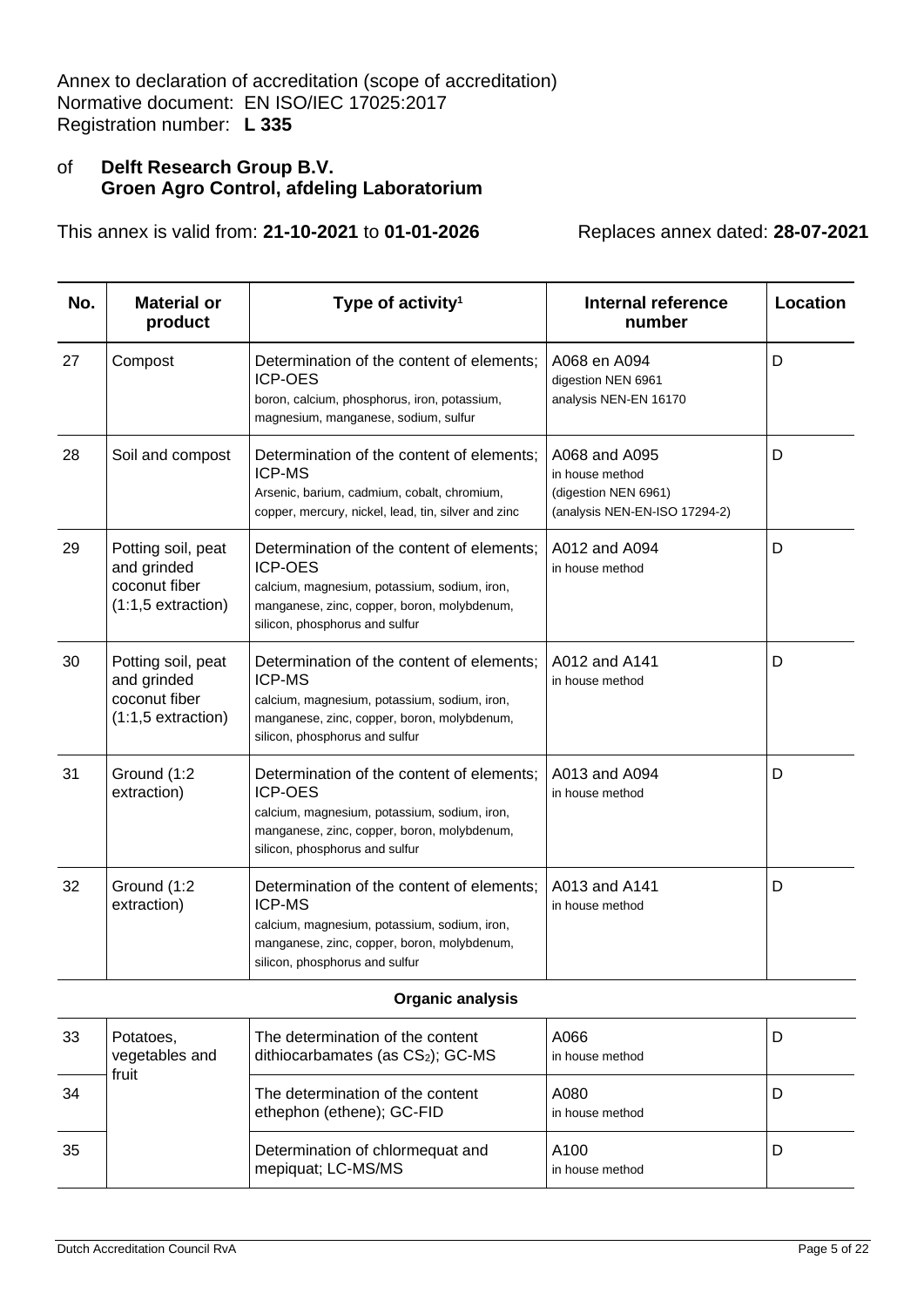# of **Delft Research Group B.V. Groen Agro Control, afdeling Laboratorium**

| No. | <b>Material or</b><br>product        | Type of activity <sup>1</sup>                                                                                                                                                                                                                                                                                                                                                                                                                                                                                                                                                                                                                                                                                                                                                                                                                                                                                                                                                                                                                                                                                                                                                                                                                                                                                                                                                                                                                                                                                                                                                                                                                                                                                                                                                                                                          | <b>Internal reference</b><br>number    | Location |
|-----|--------------------------------------|----------------------------------------------------------------------------------------------------------------------------------------------------------------------------------------------------------------------------------------------------------------------------------------------------------------------------------------------------------------------------------------------------------------------------------------------------------------------------------------------------------------------------------------------------------------------------------------------------------------------------------------------------------------------------------------------------------------------------------------------------------------------------------------------------------------------------------------------------------------------------------------------------------------------------------------------------------------------------------------------------------------------------------------------------------------------------------------------------------------------------------------------------------------------------------------------------------------------------------------------------------------------------------------------------------------------------------------------------------------------------------------------------------------------------------------------------------------------------------------------------------------------------------------------------------------------------------------------------------------------------------------------------------------------------------------------------------------------------------------------------------------------------------------------------------------------------------------|----------------------------------------|----------|
| 36  | Potatoes,<br>vegetables and<br>fruit | Determination of the content of<br>pesticides; UPLC-MS/MS<br>Acephate, Acetamiprid, Aldicarb, Aldicarb-sulfone,<br>aldicarb sulfoxide, azinphos-methyl, Azoxystrobin,<br>Bitertanol, Boscalid, Bromacil, Bromuconazole,<br>bupirimate, Buprofezin, Butocarboxim, Carbaryl,<br>Carbendazim, Carbofuran, Carbosulfan, Carboxin,<br>Chlorbromuron, Clofentezine, Cyproconazole,<br>cyprodinil, demeton-s-methyl, desmedipham,<br>Dichlofluanid, Dicrotophos, Diflubenzuron,<br>Dimethoate, Dimethomorph, Dimoxystrobine,<br>Diniconazole, Disulfoton, Disulfoton sulfone,<br>Disulfoton sulfoxide, Diuron, DMST (Tolylfluanid<br>break din house product), Dodemorph, Dodine,<br>Ethiofencarb, ethion, ethirimol, Etofenprox,<br>Ethofumesate, Fenamiphos, Fenamiphos-sulfone,<br>Fenamiphos-Sulfoxide, Fenarimol, Fenazaquin,<br>fenhexamid, Fenoxycarb, Fenpropidin,<br>fenpropimorph, Fenpyroximate, Fenthion, Fenthion-<br>oxon-sulfone, Fenthion-sulfone, Fluazifop-Butyl,<br>Flufenacet, flufenoxuron, fosthiazate, Heptenophos,<br>Hexythiazox, Imazalil, Imidacloprid, Iprovalicarb,<br>Kresoxim-Methyl, Linuron, malaoxon, Malathion,<br>Mepanipyrim, Metconazole, Methamidophos,<br>Methidathion, Methiocarb-sulfone Methiocarb<br>sulfoxide, Metobromuron, Methomyl,<br>Methoxyfenozide, Metoxuron, Monocrotophos,<br>Monolinuron, nuarimol, Omethoate, Oxadixyl,<br>Oxamyl, paraoxon-ethyl, Pencycuron,<br>phenmedipham, phosmet, Phosphamidon,<br>Pirimicarb, Pirimicarb-Desmethyl, Prochloraz,<br>Profenofos, Propiconazole, Propoxur,<br>pyraclostrobin, Pyrimethanil, quinalphos, Rotenone,<br>Spinosad, Spinosad A, Spinosad D, Spirodiclofen,<br>Tebuconazole, Tebufenpyrad, Tetraconazole,<br>Thiabendazole, Thiacloprid, Thiodicarb,<br>Thiophanate-methyl, tolylfluanid, Triazophos,<br>Trichlorfon, Trifloxystrobin | A090, A104 and A178<br>in house method | D, P     |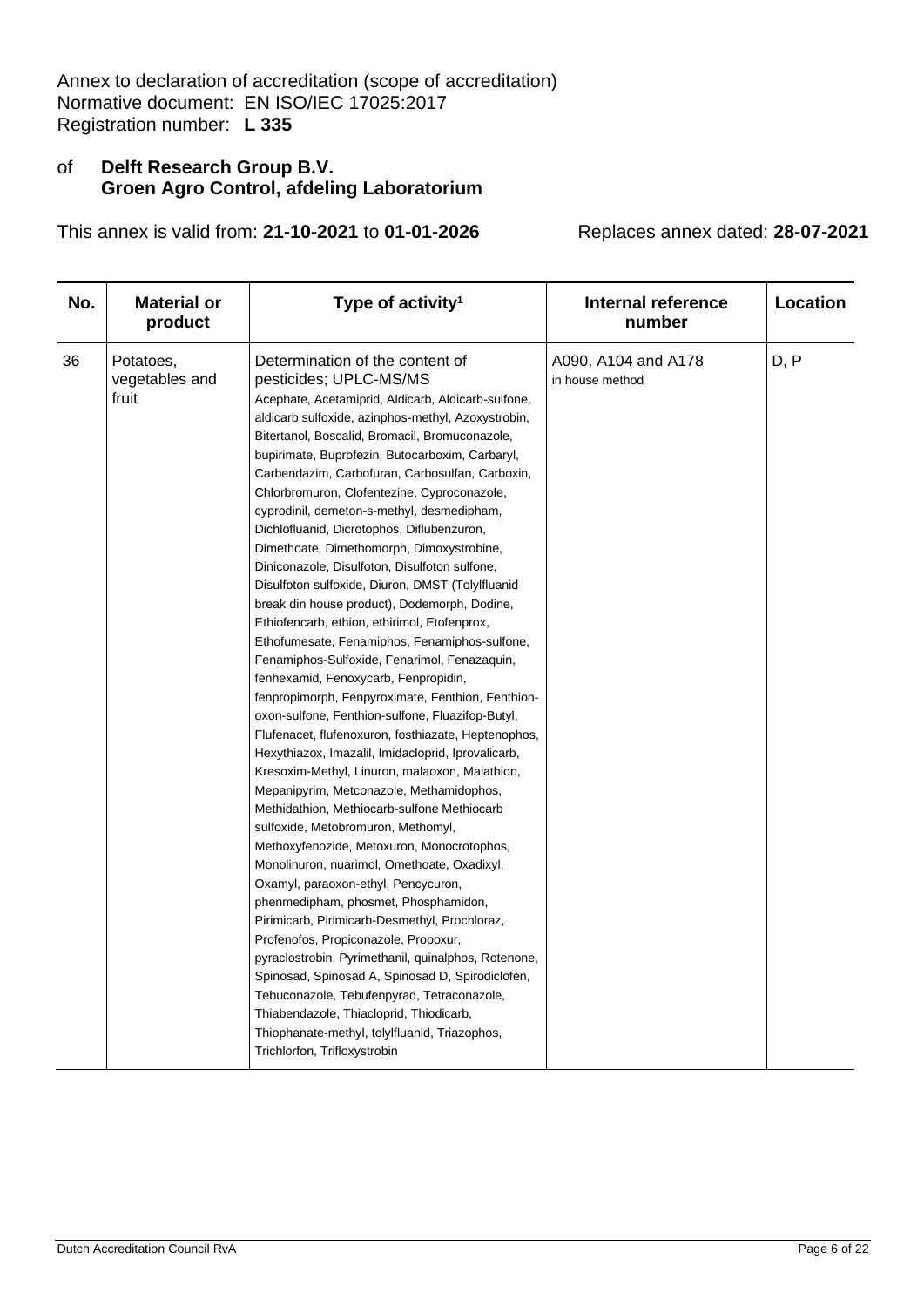# of **Delft Research Group B.V. Groen Agro Control, afdeling Laboratorium**

| No. | <b>Material or</b><br>product        | Type of activity <sup>1</sup>                                                                                                                                                                                                                                                                                                                                                                                                                                                                                                                                                                                                                                                                                                                                                                                                                                                                                                                                                                                                                                                                                                                                                                                                                                                                                                                                                                                                                                                                                                                                                                                                                                                                                                                                                                                                                                                                                                                                                                                                                                                                                                                                                            | <b>Internal reference</b><br>number | <b>Location</b> |
|-----|--------------------------------------|------------------------------------------------------------------------------------------------------------------------------------------------------------------------------------------------------------------------------------------------------------------------------------------------------------------------------------------------------------------------------------------------------------------------------------------------------------------------------------------------------------------------------------------------------------------------------------------------------------------------------------------------------------------------------------------------------------------------------------------------------------------------------------------------------------------------------------------------------------------------------------------------------------------------------------------------------------------------------------------------------------------------------------------------------------------------------------------------------------------------------------------------------------------------------------------------------------------------------------------------------------------------------------------------------------------------------------------------------------------------------------------------------------------------------------------------------------------------------------------------------------------------------------------------------------------------------------------------------------------------------------------------------------------------------------------------------------------------------------------------------------------------------------------------------------------------------------------------------------------------------------------------------------------------------------------------------------------------------------------------------------------------------------------------------------------------------------------------------------------------------------------------------------------------------------------|-------------------------------------|-----------------|
|     | Potatoes,<br>vegetables and<br>fruit | Abamectin, Acequinocyl, Alachlor, Ametoctradin,<br>2.4-Dimethylaniline (degr. amitraz), 2.4-<br>Dimethylfenyl-1-methyl-formamide (degr. amitraz),<br>Asulam, Atrazin, Atrazin-desethyl, Azaconazole,<br>Azadirachtin, Azamethifos, Bixafen, Butafenacil,<br>Butocarboxim, Butocarboxim-sulfoxid,<br>Butocarboxim-sulfon, Cadusofos, Captafol,<br>Carbetamide, Carbofuran-3-hydroxy, Carfentrazon-<br>ethyl, Carpropamid, Chloranthraniliprole,<br>Chlordimeform, Chlorphenvinphos, Chlorpyrifos-<br>ethyl, Chlorpyrifos-methyl, Chlorthiamid,<br>Chlorthiofos, Chlortoluron, Chloridazon, Clethodim,<br>Clomazon, Clothianidin, Cyantraniliprole,<br>Cyazofamide, Cycloxydim, Cyflufenamid,<br>Cyflumetofen, Cymoxanil, Cyromazin, Cythioate,<br>Demeton-S-methyl-sulfon, Diafenthiuron, Diazinon,<br>Dichlorvos, Diclobutrazole, Diethofencarb,<br>Difenoconazole, Dinotefuran, DMSA (degr.<br>dichlofluanid), Emamectin benzoate, EPN,<br>Epoxiconazole, Etaconazole, Ethiofencarb-sulfon,<br>Ethiofencarb-sulfoxid, Ethiprol, Ethoprophos,<br>Ethoxysulfuron, Famoxadon, Fenamidon,<br>Fenbuconazole, Fenchlorphos-oxon, Fenitrothion,<br>Fenpyrazamin, Fensulfothion, Fensulfothion-oxon,<br>Fensulfothion-oxon-sulfone, Fensulfothion-sulfone,<br>Fenthion-sulfoxid, Flonicamid, Flonicamid-TFNA,<br>Flonicamid-TFNG, Florasulam, Flubendiamide,<br>Flubenzimine, Flufenacet-OH, Flumioxazine,<br>Fluometuron, Fluopyram, Fluoxastrobin,<br>Fluquinconazole, Flurprimidol, Flusilazole,<br>Flutalonil, Fluthiacet-methyl, Flutriafol, Forate,<br>Forate-sulfon, Forchlorfenuron, Formetanate,<br>Phosalone, Furathiocarb, Halofenozide, Haloxyfop,<br>Hexaconazole, Hymexazol, Imazaquin,<br>Imazethapyr, Imibenconazole, Indoxacarb,<br>Iprobenfos, Isocarbophos, Isoprothiolane,<br>Isoproturon, Isopyrazam, Isoxaben, Isoxaflutol,<br>Isoxathion, Lenacil, Mandipropamid, Mefenacet,<br>Mefosfolan, Mepanipyrim-2-OH-propyl, Mepronil,<br>Metaflumizon, Metalaxyl, Metazachlor, Methiocarb,<br>Metsulfuron-methyl, Molinat, Monuron,<br>Myclobutanil, Napropamid, Neburon, Nicosulfuron,<br>Nitenpyram, Novaluron, Oxamyl-Oxim,<br>Oxycarboxin, Paclobutrazole, Paraoxon-methyl, |                                     |                 |
|     |                                      | Penconazole, Phenothrin, Picoxystrobine, Piperalin,<br>Piperonyl-butoxide, Pirimiphos-methyl, Propachlor,<br>Propamocarb,                                                                                                                                                                                                                                                                                                                                                                                                                                                                                                                                                                                                                                                                                                                                                                                                                                                                                                                                                                                                                                                                                                                                                                                                                                                                                                                                                                                                                                                                                                                                                                                                                                                                                                                                                                                                                                                                                                                                                                                                                                                                |                                     |                 |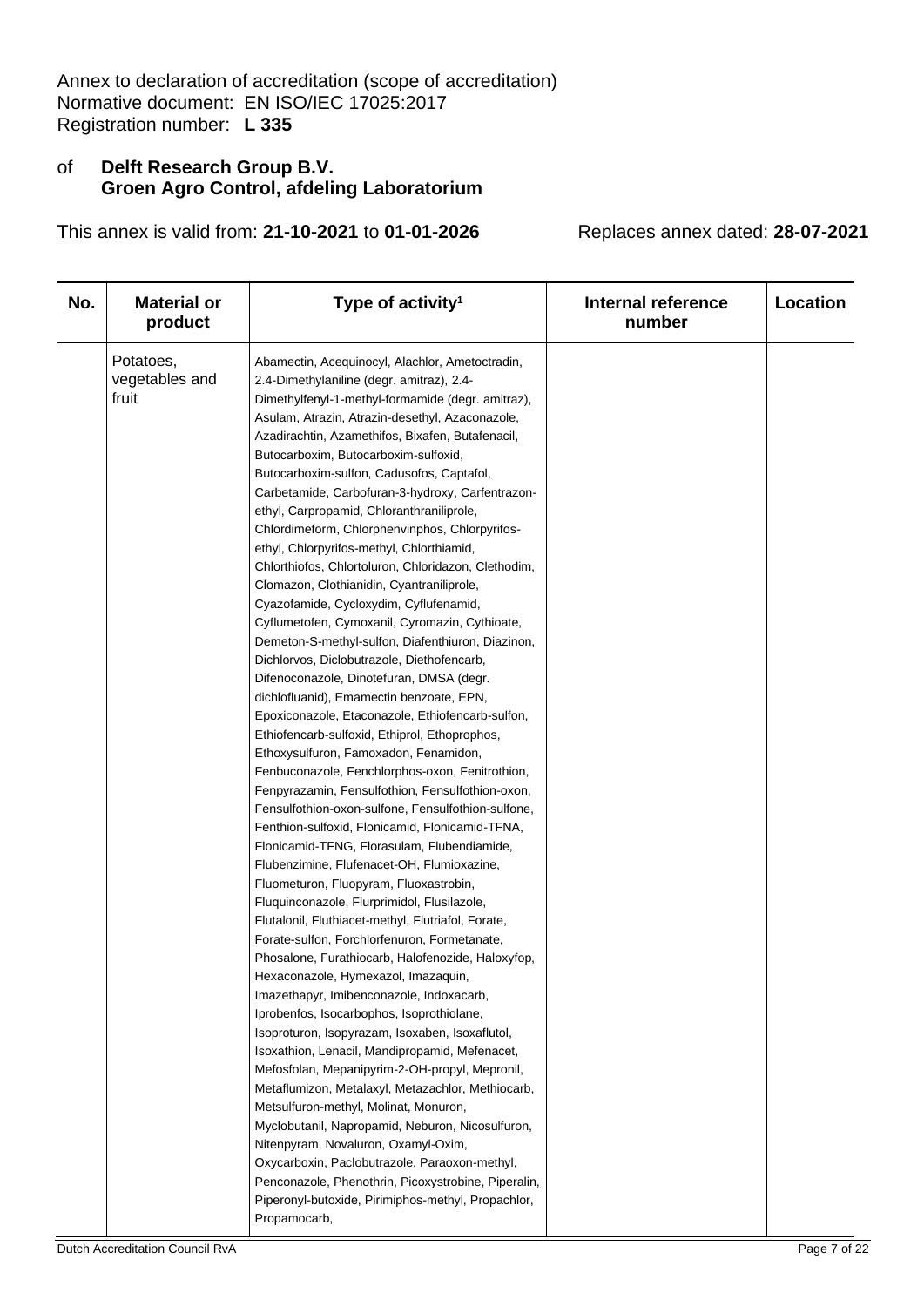# of **Delft Research Group B.V. Groen Agro Control, afdeling Laboratorium**

| No. | <b>Material or</b><br>product                      | Type of activity <sup>1</sup>                                                                                                                                                                                                                                                                                                                                                                                                                                                                                                                                                                                                                                                                                                                                                                                                                                                                                                                                                                          | <b>Internal reference</b><br>number    | <b>Location</b> |
|-----|----------------------------------------------------|--------------------------------------------------------------------------------------------------------------------------------------------------------------------------------------------------------------------------------------------------------------------------------------------------------------------------------------------------------------------------------------------------------------------------------------------------------------------------------------------------------------------------------------------------------------------------------------------------------------------------------------------------------------------------------------------------------------------------------------------------------------------------------------------------------------------------------------------------------------------------------------------------------------------------------------------------------------------------------------------------------|----------------------------------------|-----------------|
|     | Potatoes,<br>vegetables and<br>fruit               | Propaquizafop, Propargite, Propoxycarbazone,<br>Propyzamide, Proquinazid, Prosulfocarb,<br>Prosulfuron, Prothiocarb, Prothioconazool-desthio,<br>Pymetrozine, Pyridate, Pyridaben, Pyridafenthion,<br>Pyridate, Pyrifenox, Pyriproxyfen, Pyroxulam,<br>Quinclorac, Quinmerac, Rimsulfuron, Spinetoram,<br>Spiromesifen, Spirotetramat, Spirotetramat-enol,<br>Spirotetramat-enol-gLc, Spirotetramat-keto-OH,<br>Spirotetramat-mono-OH, Spiroxamin, Sulcotrion,<br>Sulfamethoxazole, Sulfosulfuron, Sulfoxaflor,<br>Tebufenozid, Teflubenzuron, Tembotrione,<br>Terbufos, Terbufos-sulfone, Terbufos-sulfoxid,<br>Thiamethoxam, Thiofanox-sulfon, Thiofanox-<br>sulfoxid, Tolclofos-methyl, Tolfenpyrad,<br>Topramezon, Tralomethrin, Triadimefon,<br>Triapenthenol, Tribenuron-methyl, Tricyclazole,<br>Tridemorph, Triflumiron, Triflumizole, Triflusulfuron-<br>metyl, Triforine, Trimethacarb 2,3,5-(Landrin),<br>Trimethacarb 3,4,5-(Landrin), Triticonazole,<br>Uniconazole, Vamidathion, Zoxamid |                                        |                 |
| 37  | Potatoes,<br>vegetables and<br>fruit for baby food | Determination of the content of<br>pesticides, UPLC-MS/MS<br>pesticide as mentioned under operation 31 and<br>Azoxystrobin, Cadusafos, demeton-s-methyl<br>sulfone, Ethoprophos, Fensulfothion, Fensulfothion-<br>Oxon, Fensulfothion-Oxon-sulfone, Fensulfothion-<br>sulfone, Haloxyfop, Oxydemeton-methyl,<br>pirimiphos-methyl, Terbufos-Sulfoxide                                                                                                                                                                                                                                                                                                                                                                                                                                                                                                                                                                                                                                                  | A090, A104 and A178<br>in house method | D               |
| 38  | Cocoa and cocoa<br>products                        | Determination of the content of<br>pesticides, UPLC-MS/MS<br>Abamectine, Acefaat, Acequinocyl, Acetamiprid,<br>Aldicarb, Aldicarb-sulfon, Aldicarb-sulfoxide,<br>Ametoctradin, Amitraz-DMF, Asulam, Atrazine,<br>Atrazine-desethyl, Azaconazool, Azadirachtin,<br>Azinfos-methyl, Azoxystrobine, Bitertanol, Bixafen,<br>Boscalid, Bromacil, Bromuconazool, Bupirimaat,<br>Buprofezin, Butafenacil, Butocarboxim,<br>Butocarboxim-sulfoxide, Butoxycarboxim,<br>Cadusofos, Captafol, Carbaryl, Carbendazim,<br>Carbetamide, Carbofuran, Carbofuran-3-hydroxy,<br>Carboxin, Carfentrazon-ethyl, Carpropamid,<br>Chlooranthraniliprole, Chloorbromuron,<br>Chloorfenvinfos, Chloorpyrifos-ethyl, Chloorpyrifos-<br>methyl, Chloorthiofos, Chloortoluron, Chloridazon,                                                                                                                                                                                                                                    | A090, A104 and A178<br>in house method | Ρ               |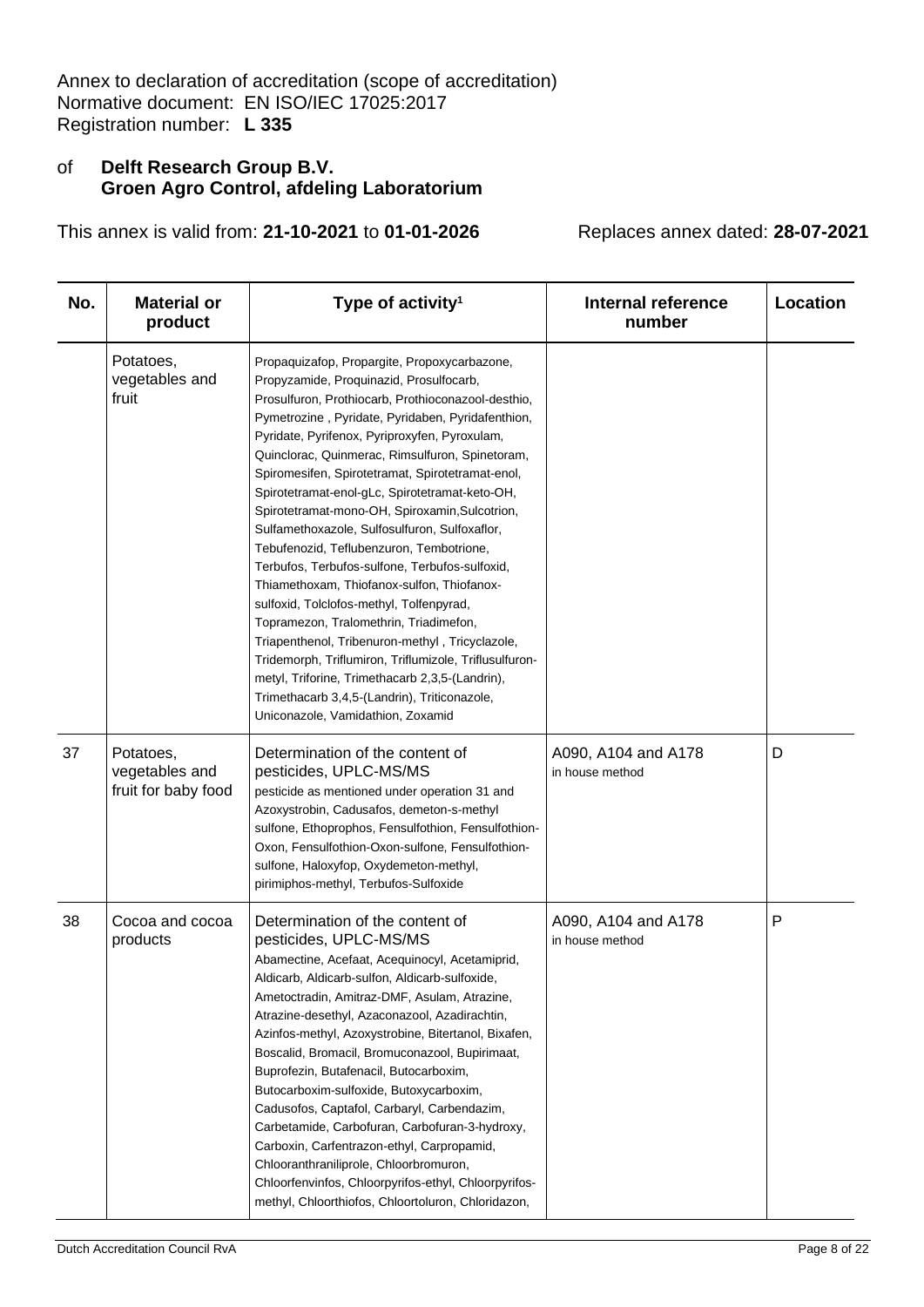# of **Delft Research Group B.V. Groen Agro Control, afdeling Laboratorium**

| No. | <b>Material or</b><br>product | Type of activity <sup>1</sup>                                                                                                                                                                                                                                                                                                                                                                                                                                                                                                                                                                                                                                                                                                                                                                                                                                                                                                                                                                                                                                                                                                                                                                                                                                                                                                                                                                                                                                                                                                                                                                                                                                                                                                                                                                                                                                                                                                                                                                                                                                                                                                                                                                        | <b>Internal reference</b><br>number    | Location |
|-----|-------------------------------|------------------------------------------------------------------------------------------------------------------------------------------------------------------------------------------------------------------------------------------------------------------------------------------------------------------------------------------------------------------------------------------------------------------------------------------------------------------------------------------------------------------------------------------------------------------------------------------------------------------------------------------------------------------------------------------------------------------------------------------------------------------------------------------------------------------------------------------------------------------------------------------------------------------------------------------------------------------------------------------------------------------------------------------------------------------------------------------------------------------------------------------------------------------------------------------------------------------------------------------------------------------------------------------------------------------------------------------------------------------------------------------------------------------------------------------------------------------------------------------------------------------------------------------------------------------------------------------------------------------------------------------------------------------------------------------------------------------------------------------------------------------------------------------------------------------------------------------------------------------------------------------------------------------------------------------------------------------------------------------------------------------------------------------------------------------------------------------------------------------------------------------------------------------------------------------------------|----------------------------------------|----------|
|     | Cocoa and cocoa<br>products   | Clethodim, Clofentezin, Clomazon, Clothianidin,<br>Cyantraniliprole, Cyazofamide, Cycloxydim,<br>Cyflufenamid, Cymoxanil, Cyproconazole,<br>Cyprodinil, Cyromazine, Cythioaat, Demeton-S-<br>methyl, Demeton-S-methyl-sulfon, Desmedifam,<br>Diazinon, Dichlorvos, Diclobutrazole, Dicrotofos,<br>Diethofencarb, Difenoconazool, Diflubenzuron,<br>Dimethoaat, Dimethomorf, Dimoxystrobine,<br>Diniconazool, Dinotefuran, Disulfoton, Disulfoton-<br>sulfon, Disulfoton-sulfoxide, Diuron, DMSA, DMST,<br>Dodemorf, Dodine, Emamectine, EPN,<br>Epoxiconazole, Etaconazool, Ethiofencarb,<br>Ethiofencarb-sulfon, Ethiofencarb-sulfoxide, Ethion,<br>Ethiprol, Ethirimol, Ethofumesaat, Ethoprofos,<br>Ethoxysulfuron, Etofenprox, Famoxadon,<br>Fenamidon, Fenamifos, Fenamiphos-sulfon,<br>Fenamiphos-sulfoxide, Fenarimol, Fenazaquin,<br>Fenbuconazool, Fenchlorphos-oxon, Fenhexamid,<br>Fenitrothion, Fenmedifam, Fenothrin, Fenoxycarb,<br>Fenpropidin, Fenpropimorf, Fenpyrazamine,<br>Fenpyroximaat, Fensulfothion, Fensulfothion-oxon,<br>Fensulfothion-oxon-sulfone, Fensulfothion-sulfone,<br>Fenthion, Fenthion-sulfoxide, Flonicamid,<br>Florasulam, Fluazifop-butyl, Flubendiamide,<br>Flubenzimine, Flufenacet, Flufenacet-OH,<br>Flufenoxuron, Flumioxazine, Fluometuron,<br>Fluopyram, Fluoxastrobin, Fluquinconazool,<br>Flurprimidol, Flusilazool, Flutalonil, Fluthiacet-<br>methyl, Flutriafol, Foraat, Foraat-sulfon,<br>Forchlorfenuron, Fosalone, Fosfamidon,<br>Fosthiazaat, Furathiocarb, Halofenozide, Haloxyfop,<br>Heptenofos, Hexaconazool, Hexythiazox,<br>Hymezazol, Imazalil, Imazaquin, Imibenconazool,<br>Imidacloprid, Indoxacarb, Iprobenfos, Iprovalicarb,<br>Isoprothiolaan, Isoproturon, Isopyrazam, Isoxaben,<br>Isoxaflutol, Isoxathion, Kresoxim-methyl, Lenacil,<br>Linuron, Malaoxon, Malathion, Mandipropamid,<br>Mefenacet, Mefosfolan, Mepanipyrim, Mepanipyrim-<br>2-OH-propyl, Mepronil, Metaflumizon, Metalaxyl,<br>Metazachlor, Metconazool, Methamidofos,<br>Methidathion, Methiocarb, Methomyl,<br>Methoxyfenozide, Metobromuron, Metoxuron,<br>Metsulfuron-methyl, Molinat, Monocrotofos,<br>Monolinuron, Monuron, Myclobutanil, Napropamid, | A090, A104 and A178<br>in house method | P        |
|     |                               | Neburon, Nicosulfuron, Nitenpyram, Novaluron,                                                                                                                                                                                                                                                                                                                                                                                                                                                                                                                                                                                                                                                                                                                                                                                                                                                                                                                                                                                                                                                                                                                                                                                                                                                                                                                                                                                                                                                                                                                                                                                                                                                                                                                                                                                                                                                                                                                                                                                                                                                                                                                                                        |                                        |          |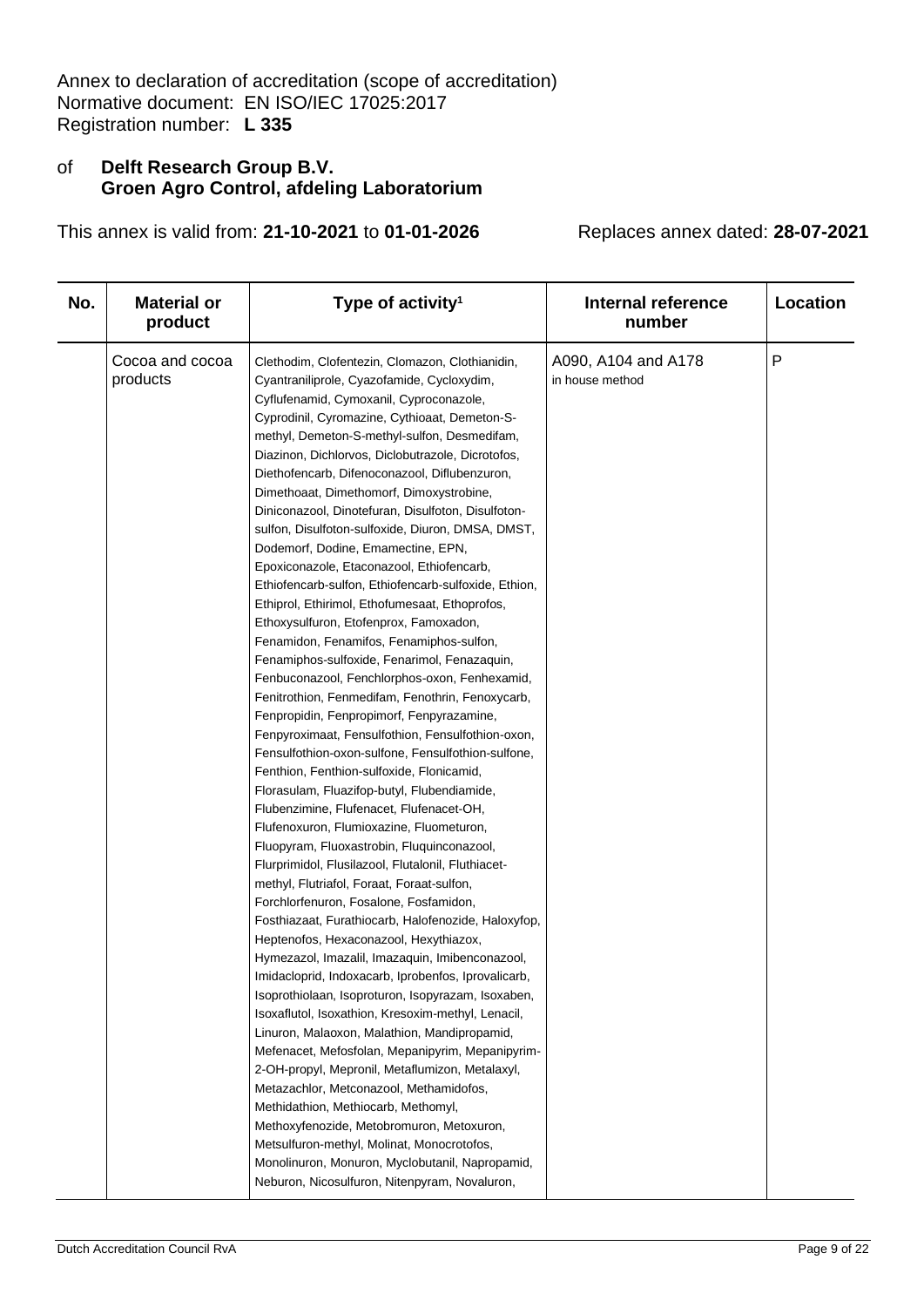# of **Delft Research Group B.V. Groen Agro Control, afdeling Laboratorium**

| No. | <b>Material or</b><br>product | Type of activity <sup>1</sup>                                                                                                                                                                                                                                                                                                                                                                                                                                                                                                                                                                                                                                                                                                                                                                                                                                                                                                                                                                                                                                                                                                                                                                                                                                                                                                                                                                                                                                                                          | Internal reference<br>number           | Location |
|-----|-------------------------------|--------------------------------------------------------------------------------------------------------------------------------------------------------------------------------------------------------------------------------------------------------------------------------------------------------------------------------------------------------------------------------------------------------------------------------------------------------------------------------------------------------------------------------------------------------------------------------------------------------------------------------------------------------------------------------------------------------------------------------------------------------------------------------------------------------------------------------------------------------------------------------------------------------------------------------------------------------------------------------------------------------------------------------------------------------------------------------------------------------------------------------------------------------------------------------------------------------------------------------------------------------------------------------------------------------------------------------------------------------------------------------------------------------------------------------------------------------------------------------------------------------|----------------------------------------|----------|
|     | Cocoa and cocoa<br>products   | Nuarimol, Omethoaat, Oxadixyl, Oxamyl, Oxamyl-<br>oxim, Oxycarboxin, Paclobutrazool, Paraoxon,<br>Paraoxon-methyl, Penconazool, Pencycuron,<br>Picoxystrobine, Piperonyl-butoxide, Pirimicarb,<br>Pirimicarb-desmethyl, Pirimifos-methyl, Prochloraz,<br>Profenofos, Propaquizafop, Propargite,<br>Propiconazool, Propoxur, Propoxycarbazone,<br>Propyzamide, Proquinazid, Prosulfocarb,<br>Prosulfuron, Prothiocarb, Prothioconazol-desthio,<br>Pymetrozine, Pyraclostrobine, Pyridaben,<br>Pyridafenthion, Pyrifenox, Pyrimethanil,<br>Pyriproxyfen, Pyroxylam, Quinalfos, Quinmerac,<br>Rimsulfuron, Rotenon, Spinetoram, Spinosad,<br>Spirodiclofen, Spiromesifen, Spirotetramat,<br>Spirotetramat-enol, Spirotetramat-enol-glycoside,<br>Spirotetramat-keto-OH, Spirotetramat-mono-OH,<br>Spiroxamine, Sulcotrione, Sulfamethoxazole,<br>Sulfosulfuron, Sulfoxaflor, Tebuconazool,<br>Tebufenozide, Tebufenpyrad, Teflubenzuron,<br>Tembotrione, Terbufos, Terbufos-sulfone, Terbufos-<br>sulfoxide, Tetraconazool, Thiabendazool,<br>Thiacloprid, Thiametoxam, Thiodicarb, Thiofanaat-<br>methyl, Thiofanox-sulfon, Thiofanox-sulfoxide,<br>Tolclofos-methyl, Tolfenpyrad, Topramezone,<br>Tralomethrin, Triadimefon, Triapenthenol,<br>Triazofos, Trichlorfon, Tricyclazool, Tridemorph,<br>Trifloxystrobine, Triflumiron, Triflumizool,<br>Triflusulfuron-metyl, Triforine, Trimethacar 2,3,5-<br>(landrin), Trimethacar 3,4,5-(landrin), Triticonazool,<br>Uniconazool, Vamidathion, Zoxamide | A090, A104 and A178<br>in house method | P        |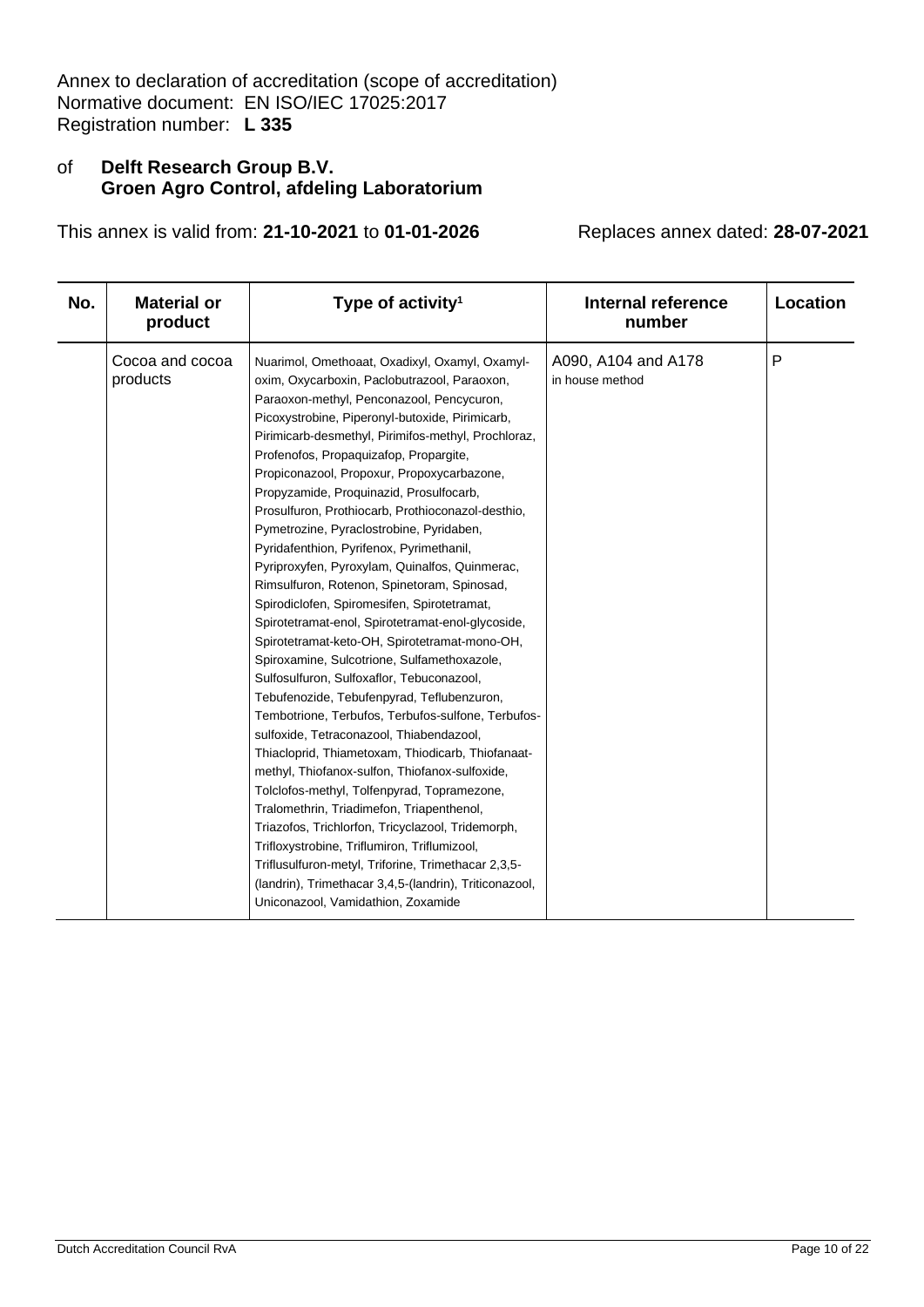# of **Delft Research Group B.V. Groen Agro Control, afdeling Laboratorium**

| No. | <b>Material or</b><br>product        | Type of activity <sup>1</sup>                                                                                                                                                                                                                                                                                                                                                                                                                                                                                                                                                                                                                                                                                                                                                                                                                                                                                                                                                                                                                                                                                                                                                                                                                                                                                                                                                                                                                                                                                                                                                                                                                                                                                                                                                                                                                                       | <b>Internal reference</b><br>number    | <b>Location</b> |
|-----|--------------------------------------|---------------------------------------------------------------------------------------------------------------------------------------------------------------------------------------------------------------------------------------------------------------------------------------------------------------------------------------------------------------------------------------------------------------------------------------------------------------------------------------------------------------------------------------------------------------------------------------------------------------------------------------------------------------------------------------------------------------------------------------------------------------------------------------------------------------------------------------------------------------------------------------------------------------------------------------------------------------------------------------------------------------------------------------------------------------------------------------------------------------------------------------------------------------------------------------------------------------------------------------------------------------------------------------------------------------------------------------------------------------------------------------------------------------------------------------------------------------------------------------------------------------------------------------------------------------------------------------------------------------------------------------------------------------------------------------------------------------------------------------------------------------------------------------------------------------------------------------------------------------------|----------------------------------------|-----------------|
| 39  | Potatoes,<br>vegetables and<br>fruit | Determination of the content of<br>pesticides, GC-MS/MS<br>Aclonifen, Acrinathrin, Aldrin, Azaconazole,<br>Azinphos-ethyl, Azoxystrobin, Benalaxyl,<br>Benfluralin, Bifenazate, bifenthrin, Biphenyl,<br>Bitertanol, Boscalid, Bromophos, Bromophos-ethyl,<br>Bromopropylate, Bromuconazole, Bupirimate,<br>buprofezin, butralin, Cadusafos, Carbaryl,<br>Carbofuran, Carbofuran-phenol, 3-hydroxy-<br>carbofuran, Carbophenothion, Chlordane,<br>Chlorfenapyr, Chlorfenvinphos, chloroaniline (3-),<br>Chlorobenzilate, Chloropropylate, Chlorothalonil,<br>Chloroxuron, Chlorpropham, Chlorpyrifos,<br>Chlorpyrifos-methyl, Chlozolinate, clofentezine,<br>cyfluthrin, cyhalofop-butyl, Cypermethrin,<br>Cyproconazole, Cyprodinil, Chlorthal-dimethyl,<br>DDD-o, p ', DDD-p, p', DDE-o, p ', DDE-p, p', DDT-<br>o, p', DDT-p, p, Deltamethrin, demeton-s-methyl,<br>Desmetryn, Diazinon, Dichlofenthion,<br>Dichlorobenzonitrile, 2,6- (degr. dichlobenil),<br>dichlorvos, Diclobutrazol, dicloran, Dicofol, Dieldrin,<br>Diethofencarb, Difenoconazole, Diflubenzuron,<br>Dimethenamid-P, Dimethoate, dimethomorph,<br>dimoxystrobin, Diniconazole, Diphenamid,<br>diphenylamine, Disulfoton, Ditalimfos, Dodemorph,<br>Endosulfan-alpha, Endosulfan-beta, Endosulfan-<br>sulfate, Endrin, EPN, epoxiconazole, Esfenvalerate<br>/ Fenvalerate, Ethion, Ethoprophos, Ethoxyquin,<br>Etofenprox, Etoxazole, Etridiazole, Etrimfos,<br>Fenarimol, Fenazaquin, Fenbuconazole,<br>Fenitrothion, Fenoxycarb, fenpiclonil,<br>Fenpropathrin, fenpropimorph, Fenthion, Fenthion<br>sulfoxide, Fipronil, fipronil sulfide, Fipronil-sulfone,<br>Flonicamid, Fluazinam, Flucythrinate, Fludioxonil,<br>Flufenacet, Flufenoxuron, Flumioxazin,<br>Fluopicolide, Fluquinconazole, Flusilazole, flutolanil,<br>Flutriafol, Fluvalinate, Fonofos, Furalaxyl,<br>Furathiocarb, | A088, A104 and A178<br>in house method | D, P            |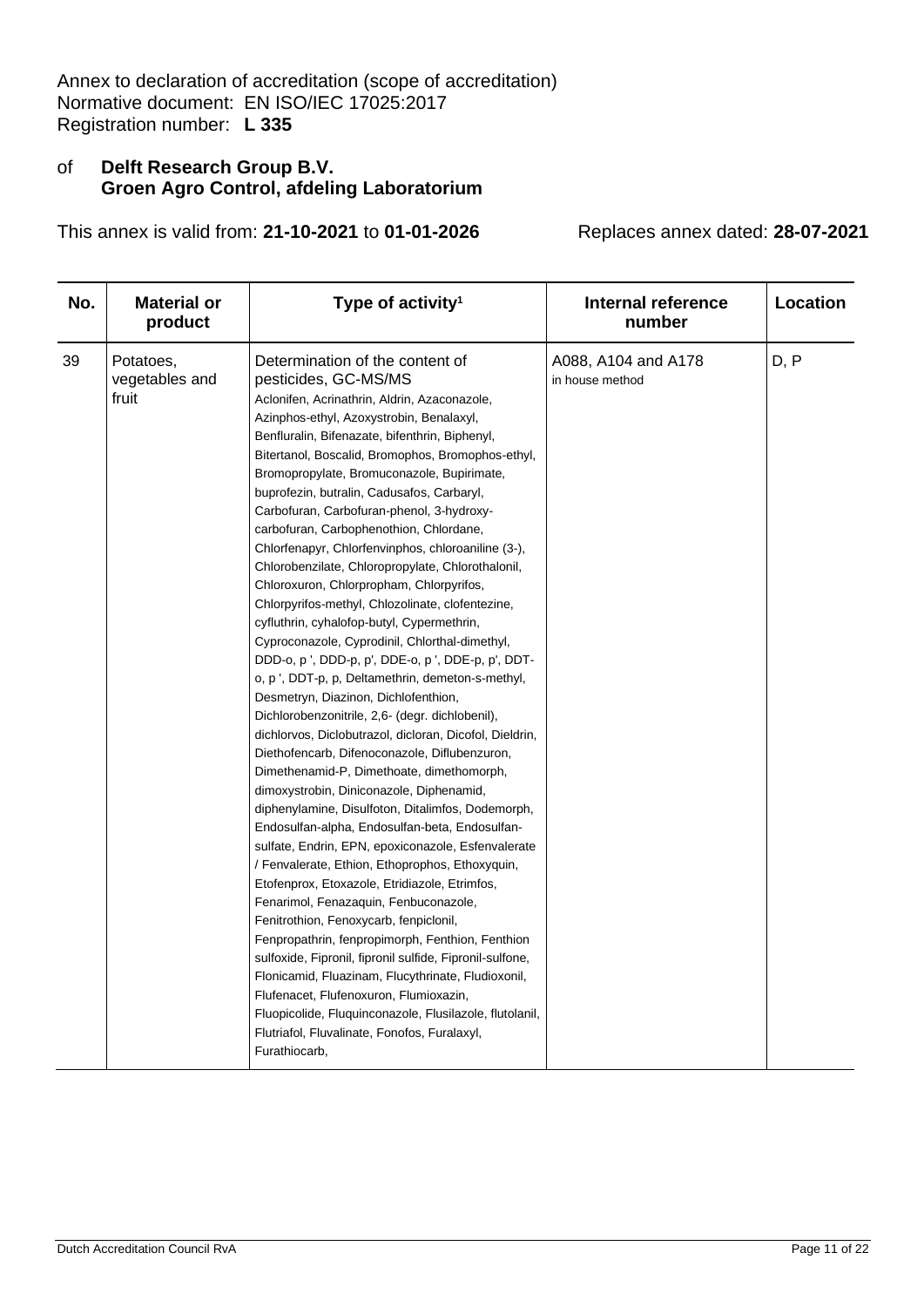# of **Delft Research Group B.V. Groen Agro Control, afdeling Laboratorium**

| No. | <b>Material or</b><br>product                      | Type of activity <sup>1</sup>                                                                                                                                                                                                                                                                                                                                                                                                                                                                                                                                                                                                                                                                                                                                                                                                                                                                                                                                                                                                                                                                                                                                                                                                                                                                                                                                                                                                                                                                                                                                                                                                                                                                                                               | Internal reference<br>number           | Location |
|-----|----------------------------------------------------|---------------------------------------------------------------------------------------------------------------------------------------------------------------------------------------------------------------------------------------------------------------------------------------------------------------------------------------------------------------------------------------------------------------------------------------------------------------------------------------------------------------------------------------------------------------------------------------------------------------------------------------------------------------------------------------------------------------------------------------------------------------------------------------------------------------------------------------------------------------------------------------------------------------------------------------------------------------------------------------------------------------------------------------------------------------------------------------------------------------------------------------------------------------------------------------------------------------------------------------------------------------------------------------------------------------------------------------------------------------------------------------------------------------------------------------------------------------------------------------------------------------------------------------------------------------------------------------------------------------------------------------------------------------------------------------------------------------------------------------------|----------------------------------------|----------|
|     | Potatoes,<br>vegetables and<br>fruit               | Haloxyfop-ethoxyethyl, Haloxyfop-methyl,<br>heptachlor, heptachlor endo-epoxide, heptachlor<br>exo-poxide, Heptenophos, Hexachlorobenzene,<br>hexaconazole, Hexythiazox, Imazalil, Indoxacarb,<br>iprobenphos, iprodione, Iprovalicarb, Isofenphos-<br>methyl, Kresoxim-methyl, lambda-cyhalothrin,<br>Lindane (gamma-HCH), Lufenuron, Malathion,<br>Mecarbam, Mepanipyrim, Mepronil, Metalaxyl,<br>Metazachlor, Metconazole, Methidathion,<br>Methiocarb, Methoxychlor, Metobromuron,<br>metolachlor (S -), Metrafenone, Metribuzin,<br>Mevinphos, Mirex, Myclobutanil, nitrofen, nitrothal<br>isopropyl, nuarimol, Oxadixyl, Paclobutrazol,<br>parathion, parathion-methyl, Penconazole,<br>Pencycuron, Pendimethalin, Pentachlooranisole,<br>Pentachloroaniline, Permethrin, phenothrin,<br>Phentoate, 2-phenylphenol, Phorate-sulfone,<br>Phorate sulfoxide, Phosalone, Picolinafen,<br>Picoxystrobin, Piperonyl butoxide, Pirimicarb,<br>Pirimicarb-desmethyl, Pirimiphos-ethyl, Pirimiphos-<br>methyl, Prochloraz, Procymidone, Profenofos,<br>Profluralin, Propyzamide, propargite, Propham,<br>Propiconazole, Propoxur, proquinazid,<br>Prosulfocarb, Prothiofos, pyraflufen-ethyl,<br>Pyrazophos, Pyrethrins, Pyridaben, pyridalyl,<br>Pyridaphenthion, pyrifenox, Pyrimethanil,<br>Pyriproxyfen, quinalphos, Quinoxyfen, Quintozene,<br>Simazine, Spirodiclofen, Spiromesifen,<br>Spiroxamine, Sulfotep, Tebuconazole,<br>Tebufenpyrad, Tecnazene, Teflubenzuron,<br>Tefluthrin, Terbufos, terbufos-sulfone,<br>Terbuthylazine, Tetrachlorvinphos, Tetraconazole,<br>Tetradifon, Tolclofos-methyl, Tolylfluanid,<br>Triadimefon, Triadimenol, Triazophos,<br>Trifloxystrobin, Triflumizole, Trifluralin, Vinclozolin,<br>zoxamide |                                        |          |
| 40  | Potatoes,<br>vegetables and<br>fruit for baby food | Determination of the content of<br>pesticides, GC-MSMS<br>pesticide as mentioned under operation 33 and<br>Aldrin, Dieldrin, Disulfoton, Endosulfan alpha,<br>Endosulfan beta, Endrin, Fipronil, fipronil-<br>desulfonyl, Haloxyfop-ethoxyethyl, Haloxyfop-<br>methyl, Heptachlor, heptachloorepoxide cis,<br>Heptachloorepoxide trans, hexachlorobenzene,<br>Nitrofen, Terbufos, Terbufos sulfone                                                                                                                                                                                                                                                                                                                                                                                                                                                                                                                                                                                                                                                                                                                                                                                                                                                                                                                                                                                                                                                                                                                                                                                                                                                                                                                                          | A088, A104 and A178<br>in house method | D        |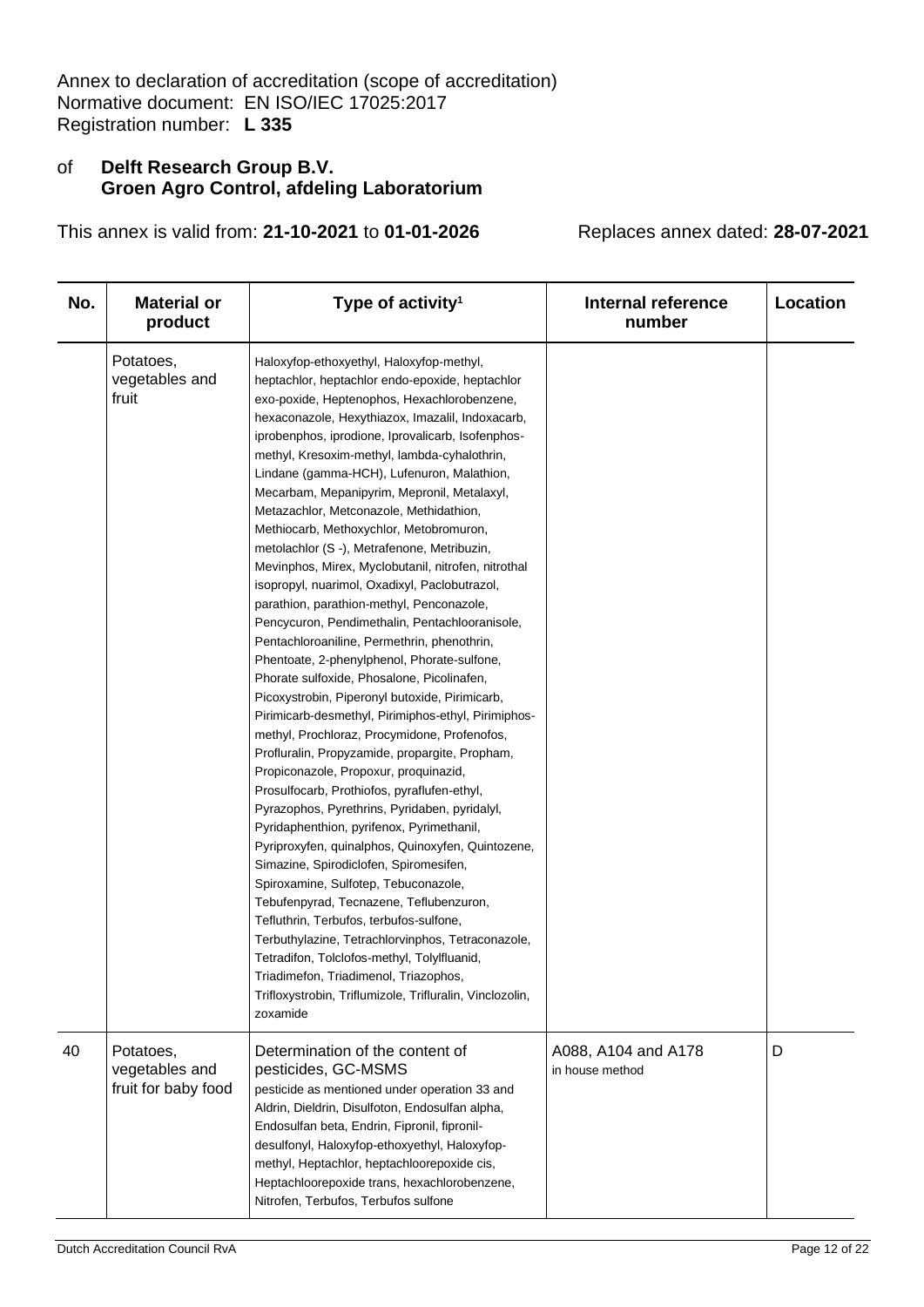# of **Delft Research Group B.V. Groen Agro Control, afdeling Laboratorium**

| No. | <b>Material or</b><br>product | Type of activity <sup>1</sup>                                                                                                                                                                                                                                                                                                                                                                                                                                                                                                                                                                                                                                                                                                                                                                                                                                                                                                                                                                                                                                                                                                                                                                                                                                                                                                                                                                                                                                                                                                                                                                                                                                                                                                                                                                                                                                                                                                                                                                                                                                                                | <b>Internal reference</b><br>number    | Location     |
|-----|-------------------------------|----------------------------------------------------------------------------------------------------------------------------------------------------------------------------------------------------------------------------------------------------------------------------------------------------------------------------------------------------------------------------------------------------------------------------------------------------------------------------------------------------------------------------------------------------------------------------------------------------------------------------------------------------------------------------------------------------------------------------------------------------------------------------------------------------------------------------------------------------------------------------------------------------------------------------------------------------------------------------------------------------------------------------------------------------------------------------------------------------------------------------------------------------------------------------------------------------------------------------------------------------------------------------------------------------------------------------------------------------------------------------------------------------------------------------------------------------------------------------------------------------------------------------------------------------------------------------------------------------------------------------------------------------------------------------------------------------------------------------------------------------------------------------------------------------------------------------------------------------------------------------------------------------------------------------------------------------------------------------------------------------------------------------------------------------------------------------------------------|----------------------------------------|--------------|
| 41  | Cocoa and cocoa<br>products   | Determination of the content of<br>pesticides, GC-MSMS<br>Aclonifen, Acrinathrin, Azaconazole, Azinphos-<br>ethyl, Azoxystrobin, Benalaxyl, Benfluralin,<br>Bifenazate, Bifenthrin, Bitertanol, Boscalid,<br>Bromophos-ethyl, Bromophos-methyl,<br>Bromopropylate, Bromuconazole, Bupirimate,<br>Buprofezin, Butralin, Cadusafos, Carbofuran,<br>Carbofuran-7-phenol, Carbofuran-3-OH,<br>Carbophenothion, Chlordane, Chlorfenapyr,<br>Chlorfenvinphos, 3-Chloroaniline (3-),<br>Chlorobenzilate, Chloropropylate, Chlorpropham,<br>Chlorpyrifos, Chlorpyrifos-methyl,<br>Chlorthaldimethyl, Chlozolinate, Cyfluthrin,<br>Cyhalofop-butyl, Cyhalothrin (lambda),<br>Cypermethrin, Cyproconazole, Cyprodinil, DDD-o,p,<br>DDD-p,p, DDE-o,p, DDT-o,p, DEET, Deltamethrin,<br>Demeton-S-ethyl, Desmetryn, Diazinon,<br>Dichlobenil, Dichlofenthion, Diclobutrazol, Dicloran,<br>Dieldrin, Diethofencarb, Difenoconazole,<br>Diflubenzuron, Dimethenamid-p, Dimethoate,<br>Dimethomorph, Dimoxystrobin, Diniconazole,<br>Diphenamid, Diphenylamine, Disulfoton, Ditalimfos,<br>Dodemorph, Endosulfan-alpha, Endosulfan-beta,<br>Endosulfan-sulfate, Endrin, EPN, Epoxiconazole,<br>Esfenvalerate, Ethion, Ethoprophos, Etofenprox,<br>Etoxazole, Etrimfos, Fenarimol, Fenazaquin,<br>Fenbuconazole, Fenitrothion, Fenoxycarb,<br>Fenpiclonil, Fenpropathrin, Fenpropimorph,<br>Fenthion, Fenthion-sulfoxide, Fipronil-sulfide,<br>Fipronil-sulfone, Flonicamid, Flucythrinate,<br>Fludioxonil, Flufenacet, Flumioxazin, Fluopicolide,<br>Fluquinconazole, Flusilazole, Flutolanil, Flutriafol,<br>Fluvalinate (tau-), Fonofos, Furalaxyl, Furathiocarb,<br>Haloxyfop-ethoxyethyl, Haloxyfop-r-methyl, HCH-<br>gamma (Lindaan), Heptachlor, Heptenophos,<br>Hexaconazole, Hexythiazox, Indoxacarb,<br>Iprobenfos, Iprodione, Iprovalicarb, Isofenphos-<br>methyl, Kresoxim-methyl, Lufenuron, Malathion,<br>Mecarbam, Mepanipyrim, Mepronil, Metalaxyl,<br>Metazachlor, Metconazole, Methidathion,<br>Methiocarb, Methoxychlor, Metolachlor-s,<br>Metrafenone, Mevinphos, Myclobutanil, Nitrofen, | A088, A104 and A178<br>in house method | $\mathsf{P}$ |
|     |                               | Nitrothal-isopropyl, Nuarimol, Oxadixyl,                                                                                                                                                                                                                                                                                                                                                                                                                                                                                                                                                                                                                                                                                                                                                                                                                                                                                                                                                                                                                                                                                                                                                                                                                                                                                                                                                                                                                                                                                                                                                                                                                                                                                                                                                                                                                                                                                                                                                                                                                                                     |                                        |              |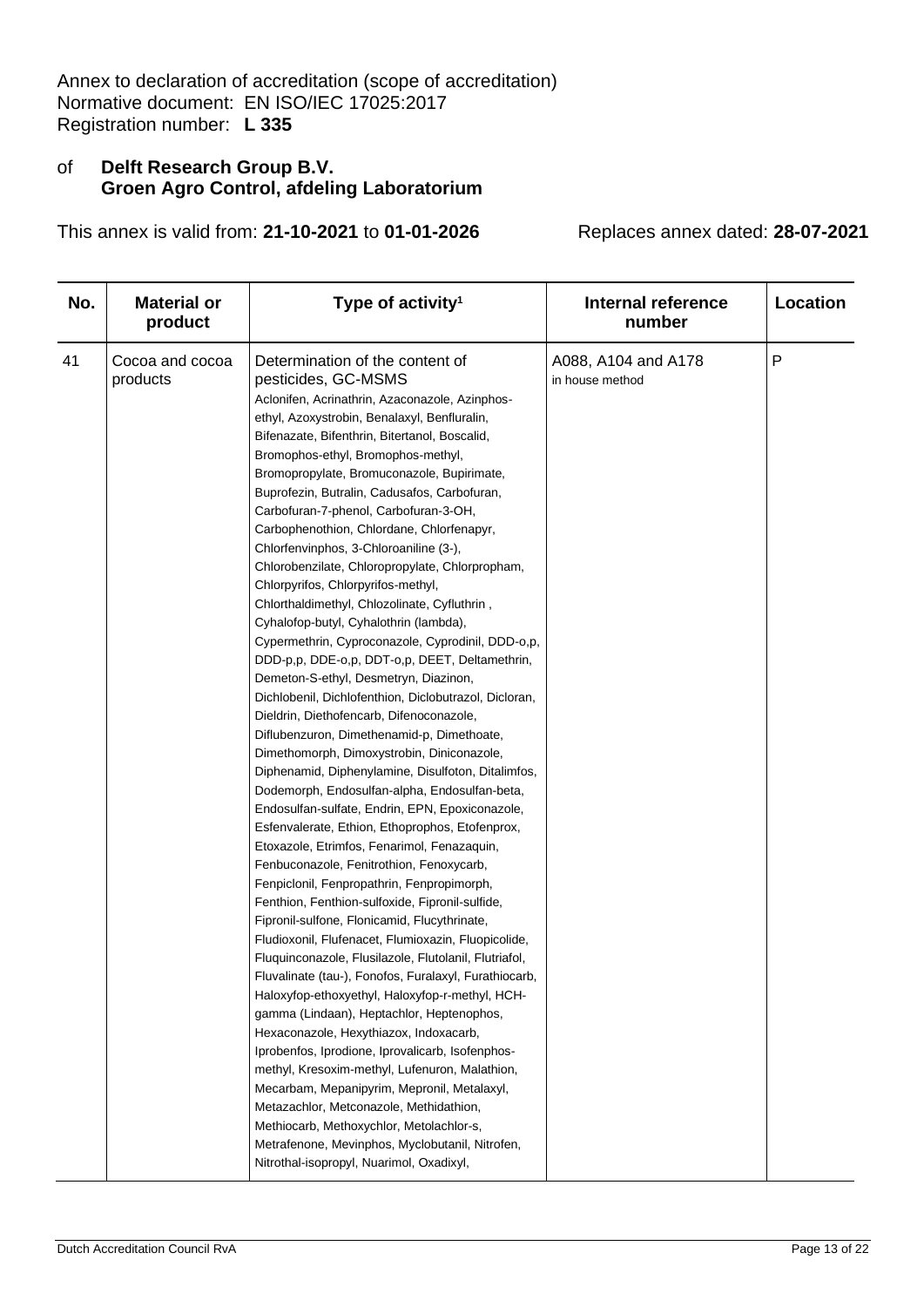# of **Delft Research Group B.V. Groen Agro Control, afdeling Laboratorium**

| No. | <b>Material or</b><br>product        | Type of activity <sup>1</sup>                                                                                                                                                                                                                                                                                                                                                                                                                                                                                                                                                                                                                                                                                                                                                                                                                                                                                                             | <b>Internal reference</b><br>number    | <b>Location</b> |
|-----|--------------------------------------|-------------------------------------------------------------------------------------------------------------------------------------------------------------------------------------------------------------------------------------------------------------------------------------------------------------------------------------------------------------------------------------------------------------------------------------------------------------------------------------------------------------------------------------------------------------------------------------------------------------------------------------------------------------------------------------------------------------------------------------------------------------------------------------------------------------------------------------------------------------------------------------------------------------------------------------------|----------------------------------------|-----------------|
|     | Cocao and cocoa<br>products          | Parathion, Parathion-methyl, Penconazole,<br>Pencycuron, Pendimethalin, Pentachlooranisole,<br>Phentoate, 2-phenylphenol, Phorate-sulfone,<br>Phorate-sulfoxide, Phosalone, Picolinafen,<br>Picoxystrobin, Piperonyl-butoxide, Pirimicarb,<br>Pirimicarb-desmethyl, Pirimiphos-ethyl, Pirimiphos-<br>methyl, Procymidone, Profenofos, Profluralin,<br>Propham, Propiconazole, Propoxur, Propyzamide,<br>Prosulfocarb, Prothiofos, Pyraflufen-ethyl,<br>Pyrazophos, Pyridaben, Pyridalyl, Pyridaphenthion,<br>Pyrifenox, Pyrimethanil, Pyriproxyfen, Quinalphos,<br>Quinoxyfen, Quintozene, Spirodiclofen,<br>Spiromesifen, Spiroxamine, Sulfotep,<br>Tebuconazole, Tebufenpyrad, Tecnazene,<br>Teflubenzuron, Tefluthrin, Terbufos, Terbufos-<br>sulfone, Terbuthylazine, Tetrachlorvinphos,<br>Tetraconazole, Tetradifon, Tolclofos-methyl,<br>Triadimefon, Triadimenol, Triazophos, Triflumizole,<br>Trifluralin, Vinclozolin, Zoxamide | A088, A104 and A178<br>in house method | P               |
| 42  | Potatoes,<br>vegetables and<br>fruit | Determination of the content of<br>quaternary ammonium compounds;<br>UPLC-MS/MS<br>Didecyldimetylammoniumchloride (DDAC),<br>Benzyldimethyldecylammoniumchloride (BAC C10),<br>Benzyldimethyldodecylammoniumchloride (BAC<br>C12), Benzyldimethyltetradecylammoniumchloride<br>(BAC C14),<br>Benzyldimethylhexadecylammoniumchloride (BAC<br>C16) and Benzyldimethylstearylammoniumchloride<br>(BAC C18)                                                                                                                                                                                                                                                                                                                                                                                                                                                                                                                                  | <b>SPV A103</b><br>in house method     | D               |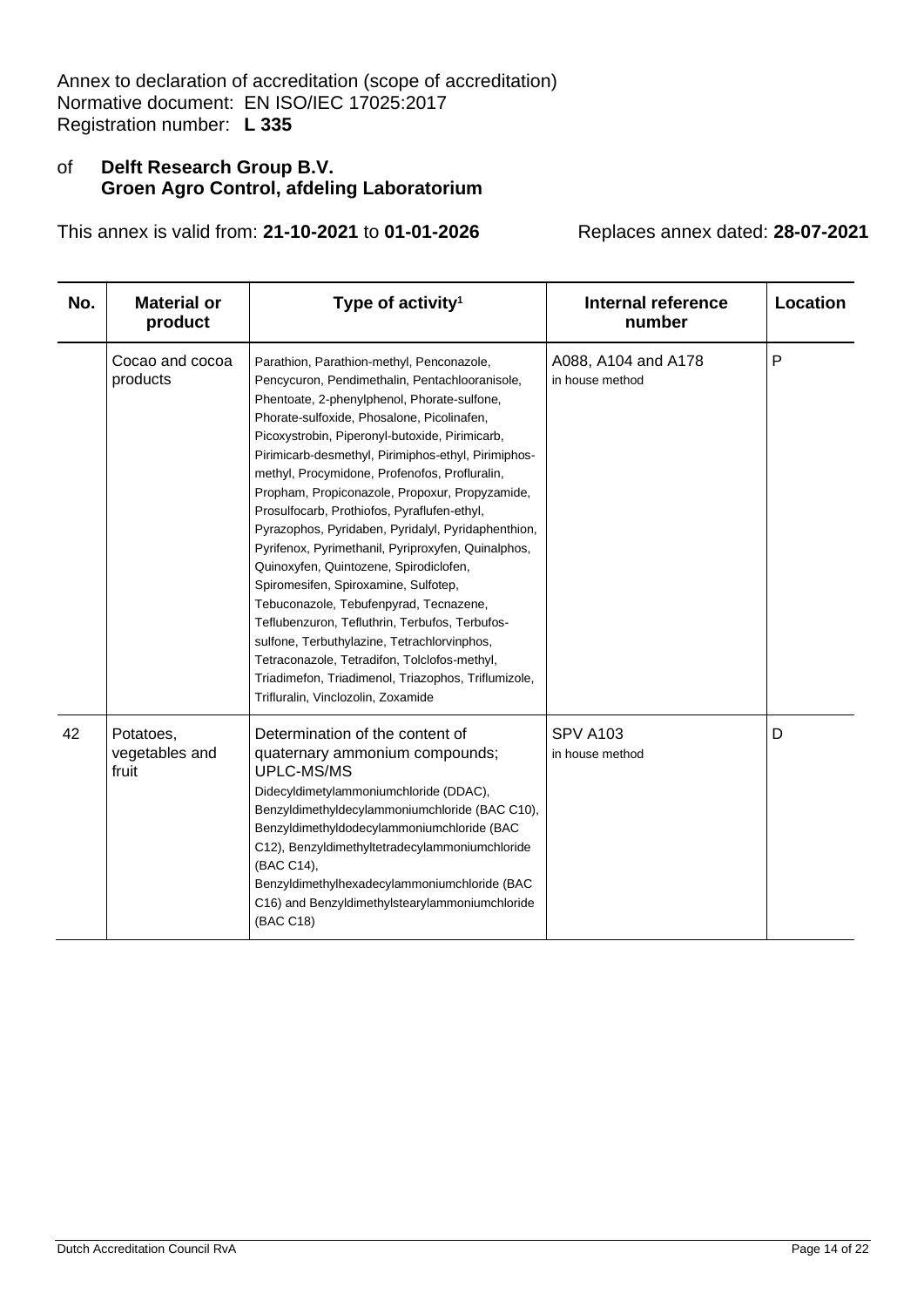# of **Delft Research Group B.V. Groen Agro Control, afdeling Laboratorium**

| No. | <b>Material or</b><br>product  | Type of activity <sup>1</sup>                                                                                                                                                                                                                                                                                                                                                                                                                                                                                                                                                                                                                                                                                                                                                                                                                                                                                                                                                                                                                                                                                                                          | <b>Internal reference</b><br>number    | <b>Location</b> |
|-----|--------------------------------|--------------------------------------------------------------------------------------------------------------------------------------------------------------------------------------------------------------------------------------------------------------------------------------------------------------------------------------------------------------------------------------------------------------------------------------------------------------------------------------------------------------------------------------------------------------------------------------------------------------------------------------------------------------------------------------------------------------------------------------------------------------------------------------------------------------------------------------------------------------------------------------------------------------------------------------------------------------------------------------------------------------------------------------------------------------------------------------------------------------------------------------------------------|----------------------------------------|-----------------|
| 43  | Cereals and cereal<br>products | Determination of the content of<br>pesticides; GC-MSMS<br>Acrinathrin, bifenthrin, Captan, Buprofezin,<br>Chlorfenvinphos, Chlorpropham, Chlorpyrifos,<br>Chlorpyrifos-methyl, cyfluthrin, cypermethrin,<br>Cyproconazole, DDE, deltamethrin, Dieldrin,<br>Dichloran, dichlorvos, diphenylamine, Endosulfan-<br>alpha, Endosulfan-beta endosulfan sulphate,<br>epoxiconazole, Esfenvalerate, Fenarimol,<br>Fenitrothion, fenpropimorph, Fenthion, Fipronil,<br>Fludioxonil, Fluquinconazole, Iprodione, Lambda<br>cyhalotrin, Lindane, Metribuzin, Monocrotophos,<br>Paclobutrazol, Parathion-ethyl, Penconazole,<br>pendimethalin, Permethrin, phosmet, Pirimiphos-<br>methyl, Procymidone, Pyrimethanil, quinoxyfen,<br>Tebuconazole, Tetradifon, Tolclofos-methyl,<br>triadimenol, Trifluralin, Vinclozolin                                                                                                                                                                                                                                                                                                                                         | A090, A104 and A178<br>in house method | D, P            |
| 44  | Cereals and cereal<br>products | Determination of the content of<br>pesticides; UPLC-MSMS<br>Acephate, Acetamiprid, Atrazine, Azinphos methyl,<br>Azoxystrobin, Benfuracarb, Boscalid, Buprofezin,<br>Carbaryl, Carbendazim, Carbofuran, Carbofuran-3-<br>hydroxy, Carboxin, Chlorpyrifos, Chlorpyrifos-<br>methyl, clothianidin, Cyprodinil, Diazinon,<br>Difenoconazole, Diflubenzuron, Dimethoate,<br>Diuron, epoxiconazole, Ethion, etofenprox,<br>Fenbuconazole, fenhexamid, fenpropimorph,<br>Fenthion-sulfone, Fenthion sulfoxide, Flusilazole,<br>Flutriafol, hexaconazole, Imazalil, Imidacloprid,<br>Isoprothiolane, isoproturon, kresoxim-methyl,<br>Linuron, Malathion, Mepronil, Metconazole,<br>Methamidophos, Monocrotophos, Myclobutanil,<br>Napropamide, Paclobutrazol, Penconazole,<br>Phosphamidon, Pirimicarb, Pirimicarb-desmethyl,<br>Pirimiphos methyl, Prochloraz, Propiconazole,<br>Propoxur, Pyraclostrobin, Pyrimethanil, quinalphos,<br>Spiroxamine, Tebuconazole, Tebufenozide,<br>Tebufenpyrad, tetraconazole, Thiabendazole,<br>thiacloprid, thiamethoxam, Tolclofos-methyl,<br>triadimefon, Triazophos, Tricyclazole,<br>Trifloxystrobin, Triticonazole | A090, A104 and A178<br>in house method | D, P            |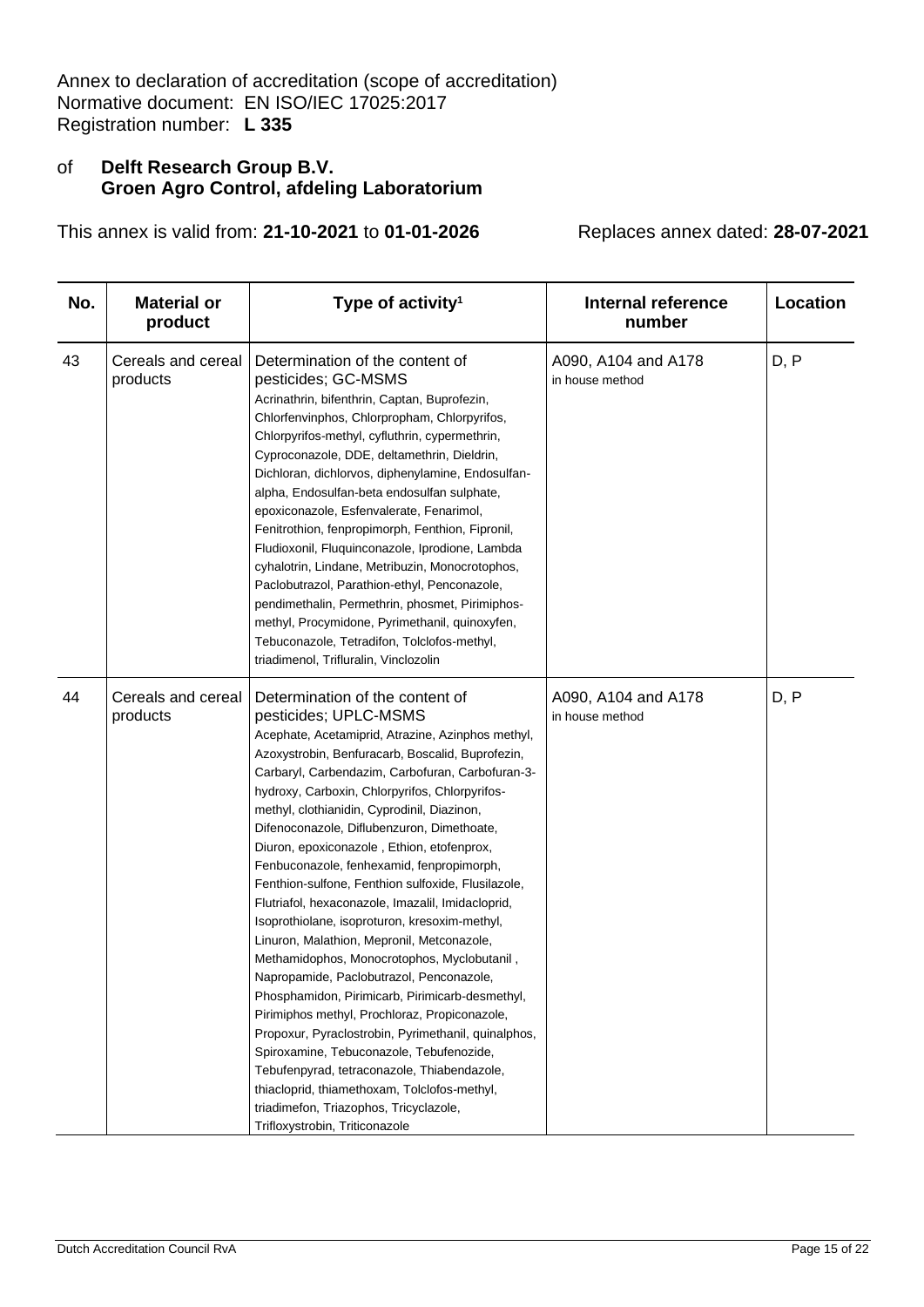# of **Delft Research Group B.V. Groen Agro Control, afdeling Laboratorium**

| No. | <b>Material or</b><br>product       | Type of activity <sup>1</sup>                                                                                                                                                                                                                                                                                                                                                                                                                                                                                                                                                                                                                                                                                                                                                                                                                                                                                                                                                                                                                           | Internal reference<br>number           | <b>Location</b> |
|-----|-------------------------------------|---------------------------------------------------------------------------------------------------------------------------------------------------------------------------------------------------------------------------------------------------------------------------------------------------------------------------------------------------------------------------------------------------------------------------------------------------------------------------------------------------------------------------------------------------------------------------------------------------------------------------------------------------------------------------------------------------------------------------------------------------------------------------------------------------------------------------------------------------------------------------------------------------------------------------------------------------------------------------------------------------------------------------------------------------------|----------------------------------------|-----------------|
| 45  | Cereals, nuts and<br>their products | Determination of the content of<br>mycotoxins; LC-MS/MS<br>Aflatoxine B1, Aflatoxine B2, Aflatoxine G1,<br>Aflatoxine G2, Fumonisin B1 en Fumonisin B2,<br>Ochratoxine A, HT-2, T-2, Zearalenon,<br>Sterigmatocystin, Deoxynivalenol, Nivalenol en<br>Diacetoxyscirpenol                                                                                                                                                                                                                                                                                                                                                                                                                                                                                                                                                                                                                                                                                                                                                                                | A144<br>in house method                | D               |
| 46  | Tea and herbal tea                  | Determination of the content of<br>pesticides; GC-MSMS<br>Acrinathrin, bifenthrin, Bitertanol, Bromopropylate,<br>Bromuconazole, Buprofezin, Carbaryl, Carbofuran,<br>Chlorfenapyr, Chlorfenvinphos, Chlorobenzilate,<br>Chlorothalonil, Chlorpropham, Chlorpyrifos,<br>Chlorpyrifos-methyl, Clofentezine, Cyprodinil,<br>deltamethrin, Dichloran, Dicofol, diphenylamine,<br>Endosulfan-alpha, Endosulfan- beta, Endosulfan-<br>sulfate, Ethion, etofenprox, Fenarimol, Fenazaquin,<br>fenhexamid, Fenoxycarb, Fenpropathrin,<br>fenpropimorph, Fenthion, Fludioxonil, flutolanil,<br>hexaconazole, Indoxacarb, Iprodione, kresoxim-<br>methyl, lambda-cyhalothrin, Lufenuron, Malathion,<br>mepanipyrim, Metconazole, methidathion,<br>Myclobutanil, Paclobutrazole, Parathion-ethyl,<br>Penconazole, pendimethalin, Phosalone,<br>Procymidone, Profenofos, Propiconazole,<br>Pyridaben, Pyrimethanil, Pyriproxyfen, Quinoxyfen,<br>Spirodiclofen, Tau Fluvalinate, Tebuconazole,<br>Tefluthrin, Tetradifon, Triadimefon, Trifluralin,<br>Vinclozolin | A088, A104 and A178<br>in house method | D               |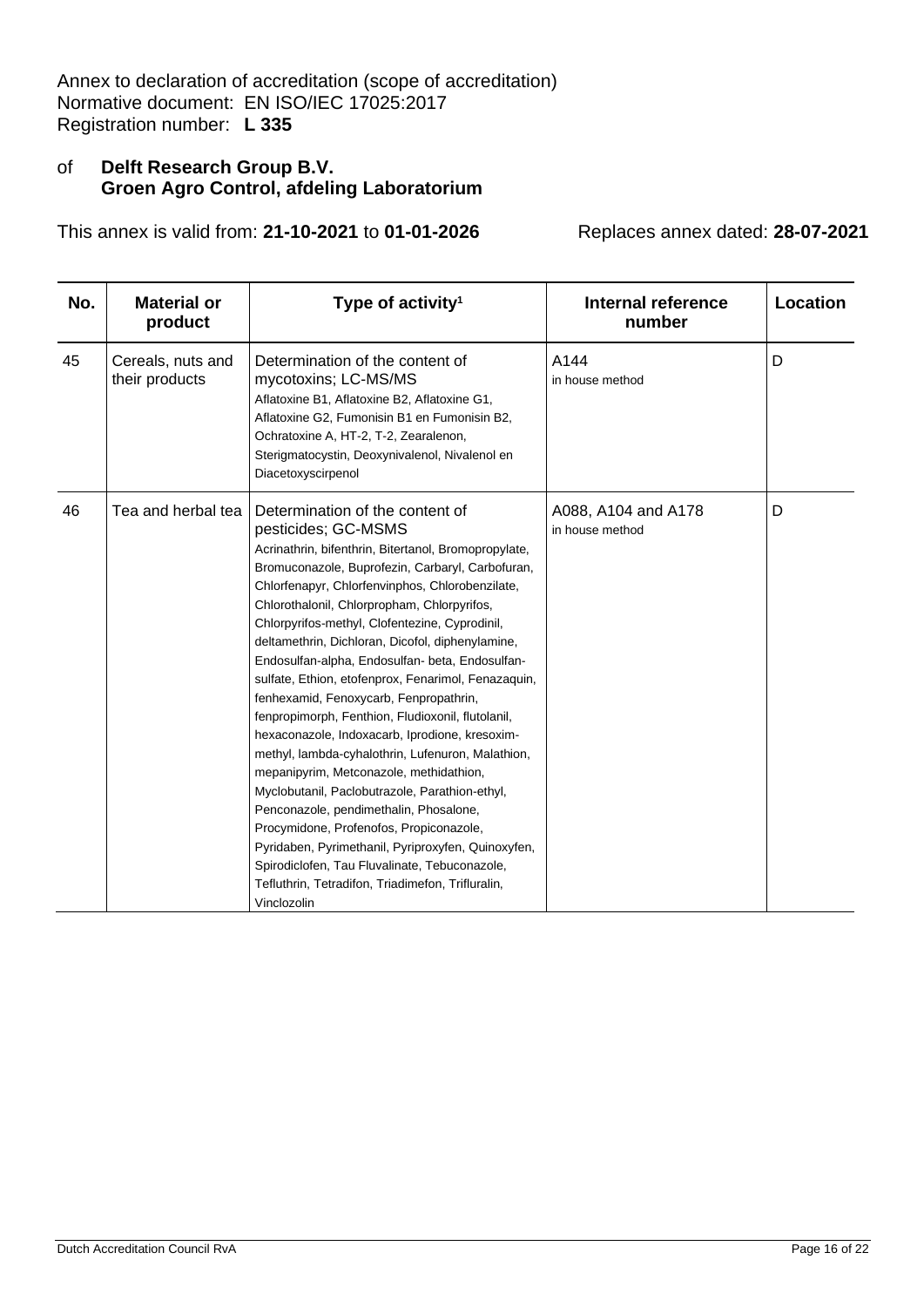# of **Delft Research Group B.V. Groen Agro Control, afdeling Laboratorium**

| No. | <b>Material or</b><br>product | Type of activity <sup>1</sup>                                                                                                                                                                                                                                                                                                                                                                                                                                                                                                                                                                                                                                                                                                                                                                                                                                                                                                                                                                                                                                                                                                                                                                                                                                                                                                                                                                                                                                                                                                                                                                                                                                                                                                                             | Internal reference<br>number           | Location |
|-----|-------------------------------|-----------------------------------------------------------------------------------------------------------------------------------------------------------------------------------------------------------------------------------------------------------------------------------------------------------------------------------------------------------------------------------------------------------------------------------------------------------------------------------------------------------------------------------------------------------------------------------------------------------------------------------------------------------------------------------------------------------------------------------------------------------------------------------------------------------------------------------------------------------------------------------------------------------------------------------------------------------------------------------------------------------------------------------------------------------------------------------------------------------------------------------------------------------------------------------------------------------------------------------------------------------------------------------------------------------------------------------------------------------------------------------------------------------------------------------------------------------------------------------------------------------------------------------------------------------------------------------------------------------------------------------------------------------------------------------------------------------------------------------------------------------|----------------------------------------|----------|
| 47  | Tea and herbal tea            | Determination of the content of<br>pesticides; UPLC-MSMS<br>Acephate, Acetamiprid, Aldicarb Sulfone, Azinphos-<br>methyl, Azoxystrobin, bitertanol, boscalid,<br>Bromuconazole, Bupirimate, Buprofezin,<br>Carbendazim, Carbofuran, Carbofuran-3-hydroxy,<br>Chlorfenvinphos, Chlorpyrifos, Chlorpyrifos-methyl,<br>clofentezine, clothianidin, Cyproconazole,<br>Cyprodinil, Demeton -S-methylsulfone, dichlorvos,<br>Difenoconazole, Diflubenzuron, Dimethoate,<br>Dimethomorph, EPN, epoxiconazole, Ethion,<br>Ethoprophos, Etofenprox, Fenamiphos,<br>Fenamiphos sulfone, Fenamiphos sulfoxide,<br>Fenarimol, Fenazaquin, Fenbuconazole,<br>fenhexamid, Fenitrothion, fenpropimorph, Fenthion,<br>Fenthion-oxon, Fenthion-oxon sulfoxide, Fenthion<br>sulfone, Fenthion sulfoxide, Flufenoxuron,<br>Fluquinconazole, Flusilazole, flutolanil, fosthiazate,<br>Hexythiazox, Imazalil, Imidacloprid, Indoxacarb,<br>Iprovalicarb, Kresoxim-methyl, Linuron, malaoxon,<br>Malathion, Mepanipyrim, Metaflumizone, Metalaxyl<br>Metconazole, Methamidophos, Methidathion,<br>Methiocarb, Methiocarb-sulfone, Methiocarb-<br>sulfoxide, methomyl, methoxyfenozide,<br>Monocrotophos, Myclobutanil, Oxadixyl,<br>Oxydemeton-methyl, Paclobutrazole, paraoxon-<br>methyl, Penconazole, Pencycuron, Phosalone,<br>phosmet, phosmet-oxon, Pirimicarb, pirimiphos-<br>methyl, Prochloraz, Profenofos, propargite,<br>Propiconazole, Propyzamide, Pyraclostrobin,<br>Pyridaben, Pyrimethanil, Pyriproxyfen, Spinosad,<br>Spirodiclofen, Spiroxamine, Tebuconazole,<br>Tebufenozide, Tebufenpyrad, Teflubenzuron,<br>Tetraconazole, Thiabendazole, thiacloprid,<br>thiamethoxam, Triazophos, Trichlorfon,<br>Trifloxystrobin, Triflumuron, Triticonazole, Zoxamide | A090, A104 and A178<br>in house method | D        |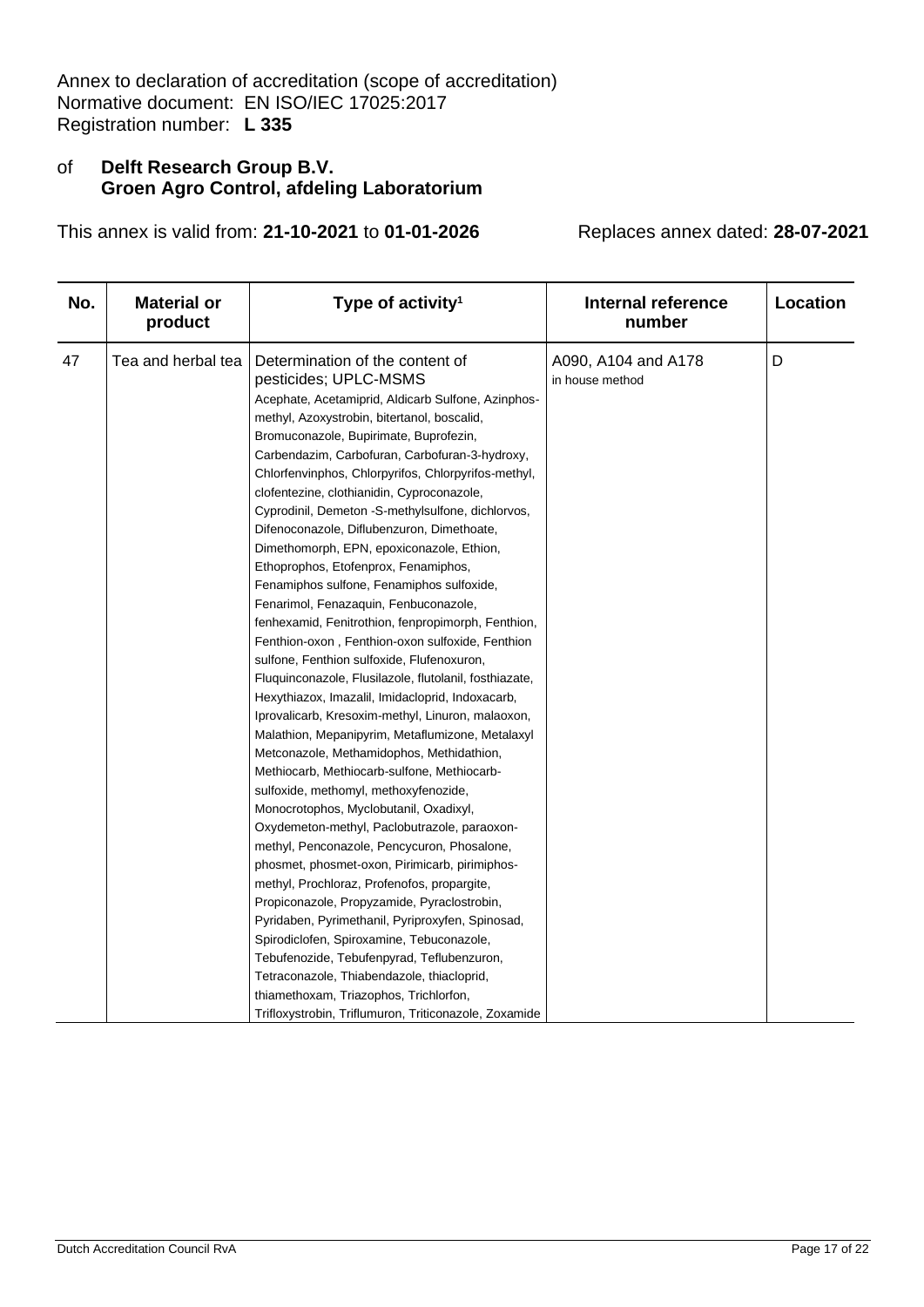# of **Delft Research Group B.V. Groen Agro Control, afdeling Laboratorium**

| No. | <b>Material or</b><br>product | Type of activity <sup>1</sup>                                                                                                                                                                                                                                                                                                                                                                                                                                                                                                                                                                                                                                                                                                                                                                                                                                                                                                                                                                                                                                                                                                                                                                                                                                                                                                                                                                                                                                                                                                                                                                                                                                                                                                                                                                                                                                                                                                                                                                                                                                                                                                                                                                                                                   | <b>Internal reference</b><br>number    | <b>Location</b> |
|-----|-------------------------------|-------------------------------------------------------------------------------------------------------------------------------------------------------------------------------------------------------------------------------------------------------------------------------------------------------------------------------------------------------------------------------------------------------------------------------------------------------------------------------------------------------------------------------------------------------------------------------------------------------------------------------------------------------------------------------------------------------------------------------------------------------------------------------------------------------------------------------------------------------------------------------------------------------------------------------------------------------------------------------------------------------------------------------------------------------------------------------------------------------------------------------------------------------------------------------------------------------------------------------------------------------------------------------------------------------------------------------------------------------------------------------------------------------------------------------------------------------------------------------------------------------------------------------------------------------------------------------------------------------------------------------------------------------------------------------------------------------------------------------------------------------------------------------------------------------------------------------------------------------------------------------------------------------------------------------------------------------------------------------------------------------------------------------------------------------------------------------------------------------------------------------------------------------------------------------------------------------------------------------------------------|----------------------------------------|-----------------|
| 48  | Crop and<br>ornamental plants | Determination of the content of<br>pesticides; UPLC-MSMS<br>Abamectin, Acetamiprid, Atrazine, Azaconazole, Azinphos-<br>methyl, Azoxystrobin, Bitertanol, Bixafen, Boscalid,<br>Bromacil, Bromuconazole, Bupirimate, Buprofezin,<br>Cadusofos, Carbaryl, Carbendazim, Carbetamid,<br>Carbofuran, Carboxin, Carpropamid, Chloorbromuron,<br>Chlorphenvinphos, Chlorpyriphos-ethyl, Clofentezine,<br>Cyproconazole, Cyprodinil, Demeton-s-methyl, Diazinon,<br>Dichlorvos, Diclobutrazole, Diethofencarb, Difenoconazole,<br>Diflubenzuron, Dimethoate, Dimethomorph,<br>Dimoxystrobine, Diniconazole, Diuron, Dodemorph,<br>Dodine, Epoxiconazole, Ethion, Ethofumesate,<br>Ethoprophos, Etofenprox, Famoxadon, Fenamiphos,<br>Fenazaquin, Fenbuconazole, Fenhexamid, Fenitrothion,<br>Phenmedipham, Phenothrin, Fenoxycarb, Fenpropimorph,<br>Phenthion, Phenthion-sulfoxide, Flonicamid,<br>Flubendiamide, Flufenacet, Flufenoxuron, Flumioxazine,<br>Fluquinconazole, Flusilazole, Flutalonil, Flutriafol, Phorate-<br>sulfon, Phorate-sulfoxide, Phosalone, Phosthiazate,<br>Haloxyfop, Heptenophos, Hexaconazole, Hexythiazox,<br>Imazalil, Imidacloprid, Indoxacarb, Iprobenphos,<br>Iprovalicarb, Isoprothiolane, Isoproturon, Kresoxim-methyl,<br>Malaoxon, Malathion, Mandipropamid, Mepanipyrim,<br>Mepronil, Metalaxyl, Metazachlor, Metconazole,<br>Methiocarb, Methoxyfenozide, Metobromuron,<br>Monocrotophos, Monolinuron, Myclobutanil, Napropamid,<br>Nuarimol, Oxadixyl, Oxamyl, Oxycarboxin, Paclobutrazole,<br>Penconazole, Pencycuron, Picoxystrobine, Piperonyl-<br>butoxide, Pirimicarb, Pirimicarb-desmethyl, Pirimiphos-<br>methyl, Prochloraz, Prophenophos, Propargite,<br>Propiconazole, Propoxur, Propyzamide, Proquinazid,<br>Prothioconazole-desthio, Pyraclostrobine, Pyridaben,<br>Pyridaphenthion, Pyrifenox, Pyrimethanil, Pyriproxyfen,<br>Quinalfos, Spinosad, Spirodiclofen, Spiromesifen,<br>Spiroxamine, Tebuconazole, Tebufenozide, Tebufenpyrad,<br>Teflubenzuron, Terbufos, Terbufos-sulfone, Terbufos-<br>sulfoxide, Tetraconazole, Thiabendazole, thiacloprid,<br>thiamethoxam, Tolclofos-methyl, Triadimefon, Triazophos,<br>Trifloxystrobine, Triflumiron, Triflumizole, Vamidathion,<br>Zoxamide | A088, A104 and A178<br>in house method | D               |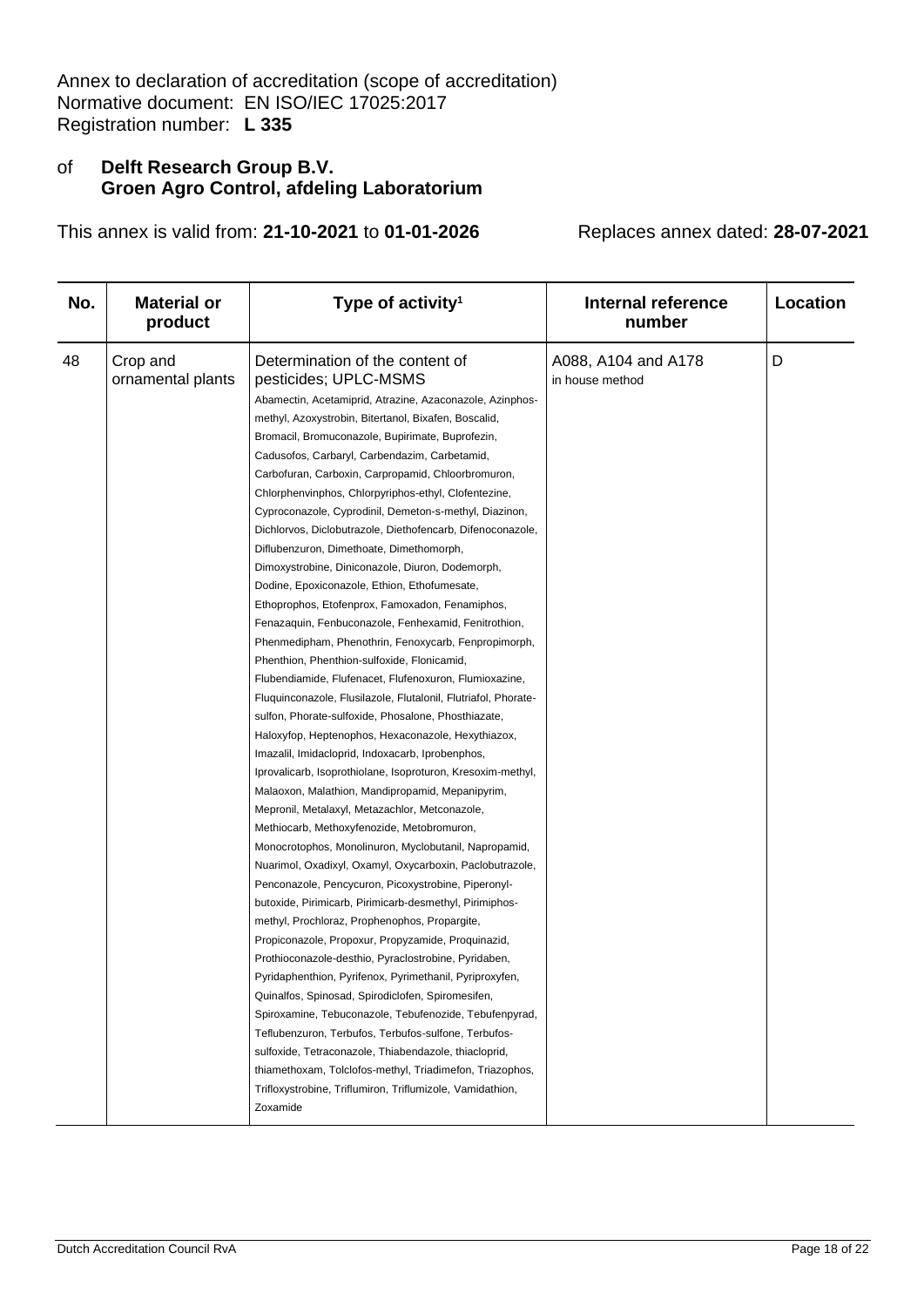# of **Delft Research Group B.V. Groen Agro Control, afdeling Laboratorium**

| <b>Material or</b><br>Type of activity <sup>1</sup><br>No.<br>product                                                                                                                                                                                                                                                                                                                                                                                                                                                                                                                                                                                                                                                                                                                                                                                                                                                                                                                                                                                                                                                                                                                                                                                                                                                                                                                                                                                                                                                                                                                                                                                                                                                                                                                                                                                                                                                                                                                                                                                                                                                                                                                                                                                                                                                                                                                                                                                                                                                                                                                                                                                                                          | <b>Internal reference</b><br>number    | Location |
|------------------------------------------------------------------------------------------------------------------------------------------------------------------------------------------------------------------------------------------------------------------------------------------------------------------------------------------------------------------------------------------------------------------------------------------------------------------------------------------------------------------------------------------------------------------------------------------------------------------------------------------------------------------------------------------------------------------------------------------------------------------------------------------------------------------------------------------------------------------------------------------------------------------------------------------------------------------------------------------------------------------------------------------------------------------------------------------------------------------------------------------------------------------------------------------------------------------------------------------------------------------------------------------------------------------------------------------------------------------------------------------------------------------------------------------------------------------------------------------------------------------------------------------------------------------------------------------------------------------------------------------------------------------------------------------------------------------------------------------------------------------------------------------------------------------------------------------------------------------------------------------------------------------------------------------------------------------------------------------------------------------------------------------------------------------------------------------------------------------------------------------------------------------------------------------------------------------------------------------------------------------------------------------------------------------------------------------------------------------------------------------------------------------------------------------------------------------------------------------------------------------------------------------------------------------------------------------------------------------------------------------------------------------------------------------------|----------------------------------------|----------|
| 49<br>Crop and<br>Determination of the content of<br>pesticides; GC-MSMS<br>ornamental plants<br>2,6-dichlorobenzonitrile, Aclonifen, Acrinathrin, Aldrin,<br>Azaconazole, Azinphos-ethyl, Azoxystrobin, Benalaxyl,<br>Benfluralin, Benzovindiflupyr, Bifenazate, Bifenthrin,<br>Biphenyl, Bitertanol, Boscalid, Bromophos-ethyl,<br>Bromophos-methyl, Bromopropylate, Bromuconazole,<br>Buprofezin, Butralin, Cadusafos, Carbaryl, Carbofuran,<br>Carbofuran-3-OH, Carbophenothion, Chlordane,<br>Chlorfenapyr, Chlorfenvinphos, Chlorobenzilate,<br>Chloropropylate, Chlorpropham, Chlorpyriphos-ethyl,<br>Chlorpyriphos-methyl, Chlorthaldimethyl, Chlozolinate,<br>Cyfluthrin, Cyhalofop-butyl, Cyhalothrin-lambda,<br>Cypermethrin, Cyproconazole, Cyprodinil, DDD-o,p', DDD-<br>p,p', DDE-o,p', DDE-p,p', DDT-o,p', DEET (Diethyl-m-<br>toluamide, N,N-), Deltamethrin, Desmetryn, Dichlofenthion,<br>Dichlorvos, Diclobutrazole, Dicloran, Dicofol, Dieldrin,<br>Diethofencarb, Difenamid, Difenoconazole, Difenylamine,<br>Dimethenamid-P, Dimethoate, Dimethomorph,<br>Dimoxystrobin, Diniconazole, Disulfoton, Ditalimfos,<br>Dodemorf, Endosulfan-alfa, Endosulfan-beta, Endosulfan-<br>sulfate, Endrin, EPN, Epoxiconazole, Ethion,<br>Ethofumesate, Ethoprophos, Etofenprox, Etridiazole,<br>Etrimfos, Famoxadone, Fenarimol, Fenbuconazole,<br>Fenitrothion, Phenothrin, Fenoxycarb, Fenpiclonil,<br>Fenpropathrin, Fenpropimorph, Fenthion, Fenthion-<br>sulfoxide, Phenthoate, Fenvalerate (Esfenvalerate),<br>Fipronil, Fipronil-sulfide, Fipronil-sulfone, Flonicamid,<br>Flubendiamide, Flucythrinate, Fludioxonil, Flufenacet,<br>Flumioxazin, Fluopicolide, Fluquinconazole, Flusilazole,<br>Flutolanil, Flutriafol, Fluvalinate (tau-), Fonofos, Phorate-<br>sulfoxide, Phosalone, Phosmet, Furalaxyl, Furathiocarb,<br>Haloxyfop-ethoxyethyl, Haloxyfop-r-methyl, HCH-gamma<br>(Lindane), Heptachlor, Heptachlor-endo-epoxide,<br>Heptachlor-exo-epoxide, Heptenophos,<br>Hexachlorobenzene, Hexaconazole, Imazalil, Indoxacarb,<br>Iprobenphos, Iprodione, Iprovalicarb, Isofenphos-methyl,<br>Kresoxim-methyl, Lufenuron, Malathion, Mecarbam,<br>Mepanipyrim, Mepronil, Metalaxyl, Metazachlor,<br>Metconazole, Methidathion, Methiocarb, Methoxychlor,<br>Metobromuron, Metrafenone, Metribuzin, Mevinphos,<br>Mirex, Myclobutanil, Nitrofen, Nitrothal-isopropyl, Nuarimol,<br>Oxadiazon, Oxadixyl, Oxyfluorfen, Paclobutrazol,<br>Parathion-ethyl, Parathion-methyl, Penconazole,<br>Pendimethalin, Pentachlooranisole, Pentachloroaniline,<br>Permethrin, Picolinafen, Picoxystrobin, Piperonyl-butoxide,<br>Pirimicarb, Pirimicarb-desmethyl, Pirimiphos-ethyl, | A088, A104 and A178<br>in house method | D        |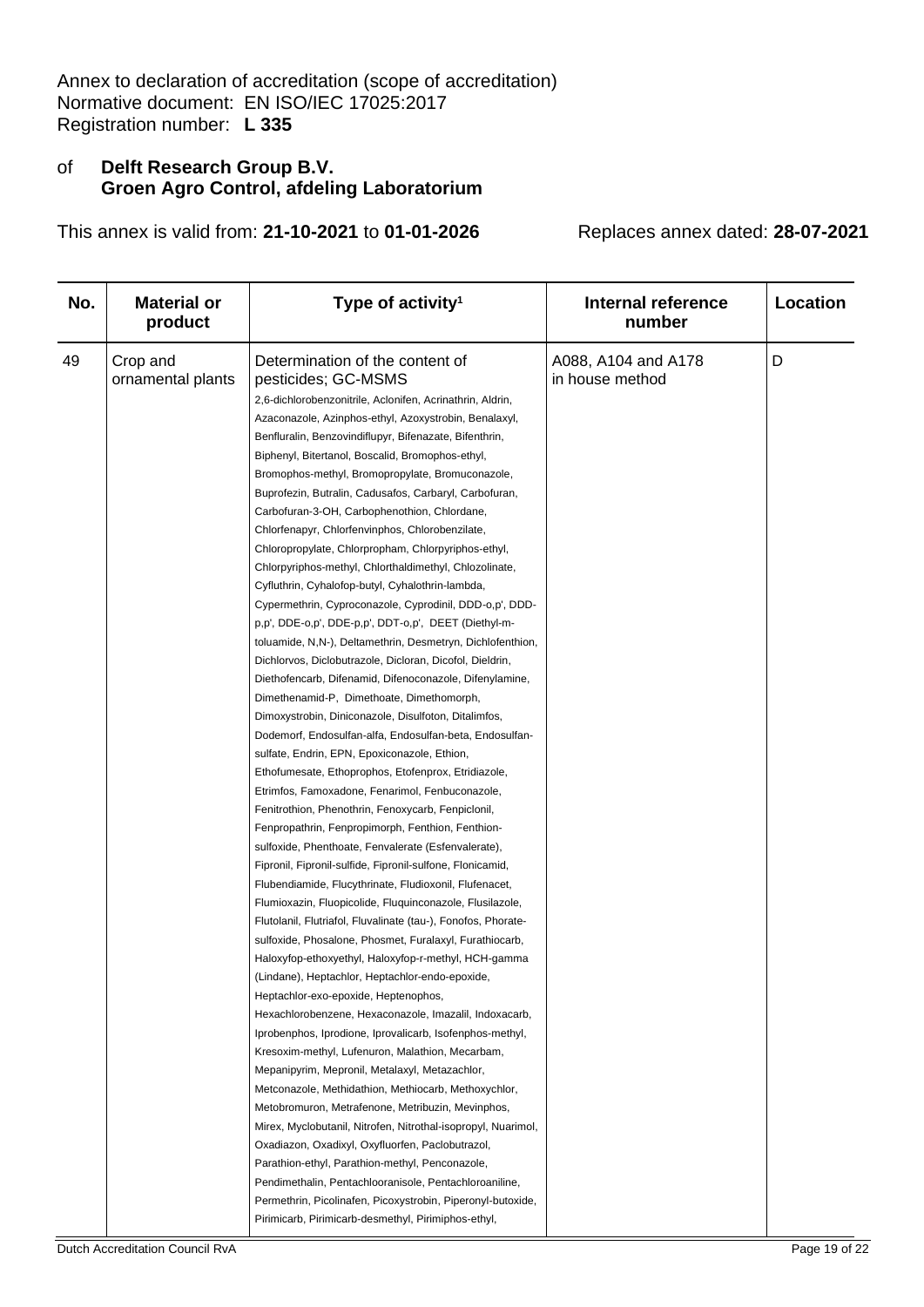# of **Delft Research Group B.V. Groen Agro Control, afdeling Laboratorium**

This annex is valid from: **21-10-2021** to **01-01-2026** Replaces annex dated: **28-07-2021**

| No. | <b>Material or</b><br>product                                              | Type of activity <sup>1</sup>                                                                                                                                                                                                                                                                                                                                                                                                                                                                                                                                                                                                                               | Internal reference<br>number           | <b>Location</b> |
|-----|----------------------------------------------------------------------------|-------------------------------------------------------------------------------------------------------------------------------------------------------------------------------------------------------------------------------------------------------------------------------------------------------------------------------------------------------------------------------------------------------------------------------------------------------------------------------------------------------------------------------------------------------------------------------------------------------------------------------------------------------------|----------------------------------------|-----------------|
|     | Crop and<br>ornamental plants                                              | Pirimiphos-methyl, Prochloraz, Procymidone,<br>Prophenophos, Profluralin, Propargite, Propiconazole,<br>Propoxur, Propyzamide, Proquinazid, Prothiophos,<br>Pyraflufen-ethyl, Pyrazophos, Pyridaben, Pyridalyl,<br>Pyridaphenthion, Pyrifenox, Pyrimethanil, Quinalphos,<br>Quinoxyfen, Quintozene, Simazine, S-metolachlor,<br>Spiroxamine, Sulfotep, Tebuconazole, Tebufenpyrad,<br>Tecnazene, Teflubenzuron, Tefluthrin, Terbufos, Terbufos-<br>sulfone, Tetrachlorvinphos, Tetraconazole, Tetradifon,<br>Thiabendazole, Tolclofos-methyl, Tolylfluanid, Triadimefon,<br>Triadimenol, Triazophos, Trifloxystrobin, Trifluralin,<br>Vinclozolin, Zoxamide |                                        |                 |
| 50  | Water                                                                      | Determination of the content of<br>pesticides; GC-MSMS<br>Aldrin, Bitertanol, Carbaryl, Carbofuran, DDD, DDE,<br>DDT, Dieldrin, Endosulfan alpha, endosulfan beta,<br>heptachlor, heptachlor epoxide, cis, trans-<br>heptachlor epoxide, Lindane, Methiocarb, Propoxur                                                                                                                                                                                                                                                                                                                                                                                      | A088 and A122<br>in house method       | D               |
| 51  |                                                                            | Determination of the content of<br>pesticides; UPLC-MSMS<br>Azoxystrobin, Aldicarb, Aldicarb-sulfone, Bitertanol,<br>Bupirimate, Butocarboxim, Carbaryl, Carbendazim,<br>Carbofuran, Diuron, Indoxacarb, Kresoxim methyl,<br>Methiocarb, Methomyl, Oxamyl, Pirimicarb,<br>Pirimiphos-methyl, Propoxur, Pyrimethanil,<br>Tolclofos-methyl, tolyfluanid, Trifloxystrobin                                                                                                                                                                                                                                                                                      | A090 and A122<br>in house method       | D               |
| 52  | Eggs                                                                       | Determination of the content of<br>pesticides; GC-MS/MS<br>Fipronil, Fipronil-sulfone, fipronil sulfide and fipronil-<br>desulfonyl                                                                                                                                                                                                                                                                                                                                                                                                                                                                                                                         | A088, A104 and A178<br>in house method | D               |
| 53  | Food<br>(with the exception<br>of hydrolised and<br>fermented<br>products) | Quantitative determination of gluten<br>(gliadin x2); ELISA                                                                                                                                                                                                                                                                                                                                                                                                                                                                                                                                                                                                 | <b>SPV A531</b><br>AOAC-method 2012.01 | D               |

#### **Microbiological analysis**

| -54 | Food, animal<br>feeding stuffs, raw<br>material for animal | Detection of Salmonella; PCR | A507, A537<br>ISO 6579-1<br>(AFNOR 25/05-11/08)<br>(AFNOR BRD 07/06-07/04) |  |
|-----|------------------------------------------------------------|------------------------------|----------------------------------------------------------------------------|--|
|     |                                                            |                              |                                                                            |  |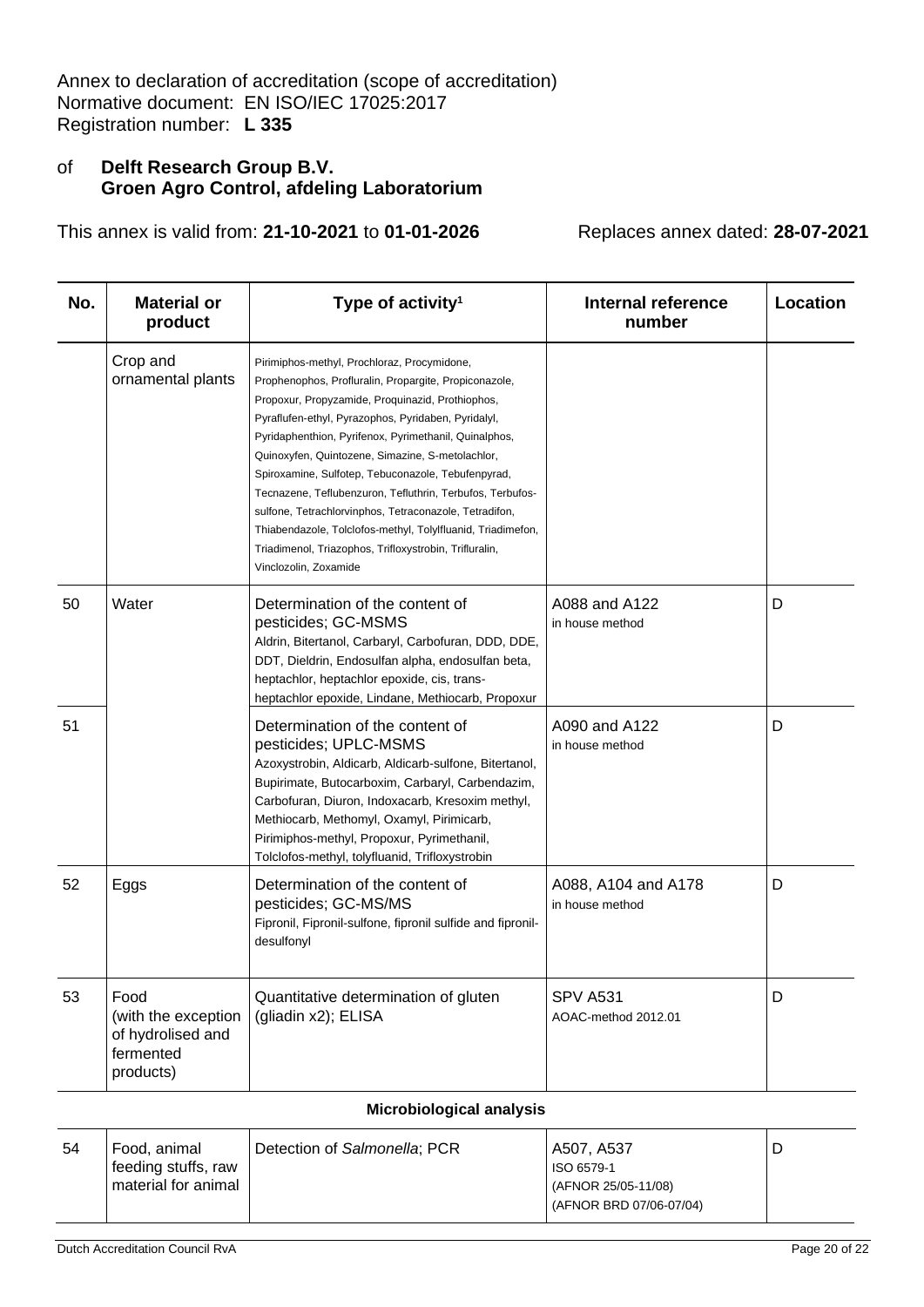#### of **Delft Research Group B.V. Groen Agro Control, afdeling Laboratorium**

| No. | <b>Material or</b><br>product                  | Type of activity <sup>1</sup>                                                                                  | <b>Internal reference</b><br>number                                             | Location |
|-----|------------------------------------------------|----------------------------------------------------------------------------------------------------------------|---------------------------------------------------------------------------------|----------|
| 55  | Food                                           | Detection of Shiga toxin-producing<br>Eschericia coli (STEC), screening<br>procedure on stx and eae genes; PCR | A508<br><b>ISO/TS 13136</b>                                                     | D        |
| 56  |                                                | Detection of Listeria monocytogenes;<br><b>PCR</b>                                                             | A525, A536<br>ISO 11290-1<br>(AFNOR GEN 25-08 07-10)<br>(AFNOR BRD 07/10-04/05) | D        |
| 57  |                                                | Enumeration of the aerobic plate count at   A509<br>30° C; colony count technique AC                           | ISO 4833-1<br>(AFNOR 3M 01/1-09/89)                                             | D        |
| 58  |                                                | Enumeration of Coliforms at 37°C; colony<br>count technique CC                                                 | A510<br><b>ISO 4832</b><br>(AFNOR 3M 01/2-09/89A)                               | D        |
| 59  |                                                | Enumeration of Escherichia coli at 42°C;<br>colony count technique SEC                                         | A511<br>ISO 16649-2<br>(AFNOR 3M 01/8-06/01)                                    | D        |
| 60  |                                                | Enumeration of Enterobacteriaceae at<br>37°C; colony count technique EB                                        | A513<br>ISO 21528-2<br>(AFNOR 3M 01/6-09/97)                                    | D        |
| 61  |                                                | Enumeration of yeasts and molds at 20-<br>25° C; colony count technique YM                                     | A514<br>in house method<br>(AOAC nr. 997.2)                                     | D        |
| 62  |                                                | Enumeration of coagulase positive<br>Staphylococci at 37°C; colony count<br>technique STX                      | A515<br>ISO 6888-1<br>(AFNOR 3M 01/9-04/03 A)                                   | D        |
| 63  |                                                | Enumeration of Listeria monocytogenes<br>at 37°C; ALOA, confirmation with PCR                                  | A526<br>ISO 11290-2<br>(AFNOR GEN 25/08 - 07/10)                                | D        |
| 64  |                                                | Enumeration of Bacillus cereus at 30°C;<br><b>BACCARA</b>                                                      | A527<br><b>ISO 7932</b><br>(AFNOR AES 10/10-07/10)                              | D        |
| 65  | Drinking-,<br>osmose-, source<br>and rainwater | Enumeration of Escherichia coli; colony<br>count technique membrane filtration                                 | A528<br>NEN-EN-ISO 9308-1                                                       | D        |